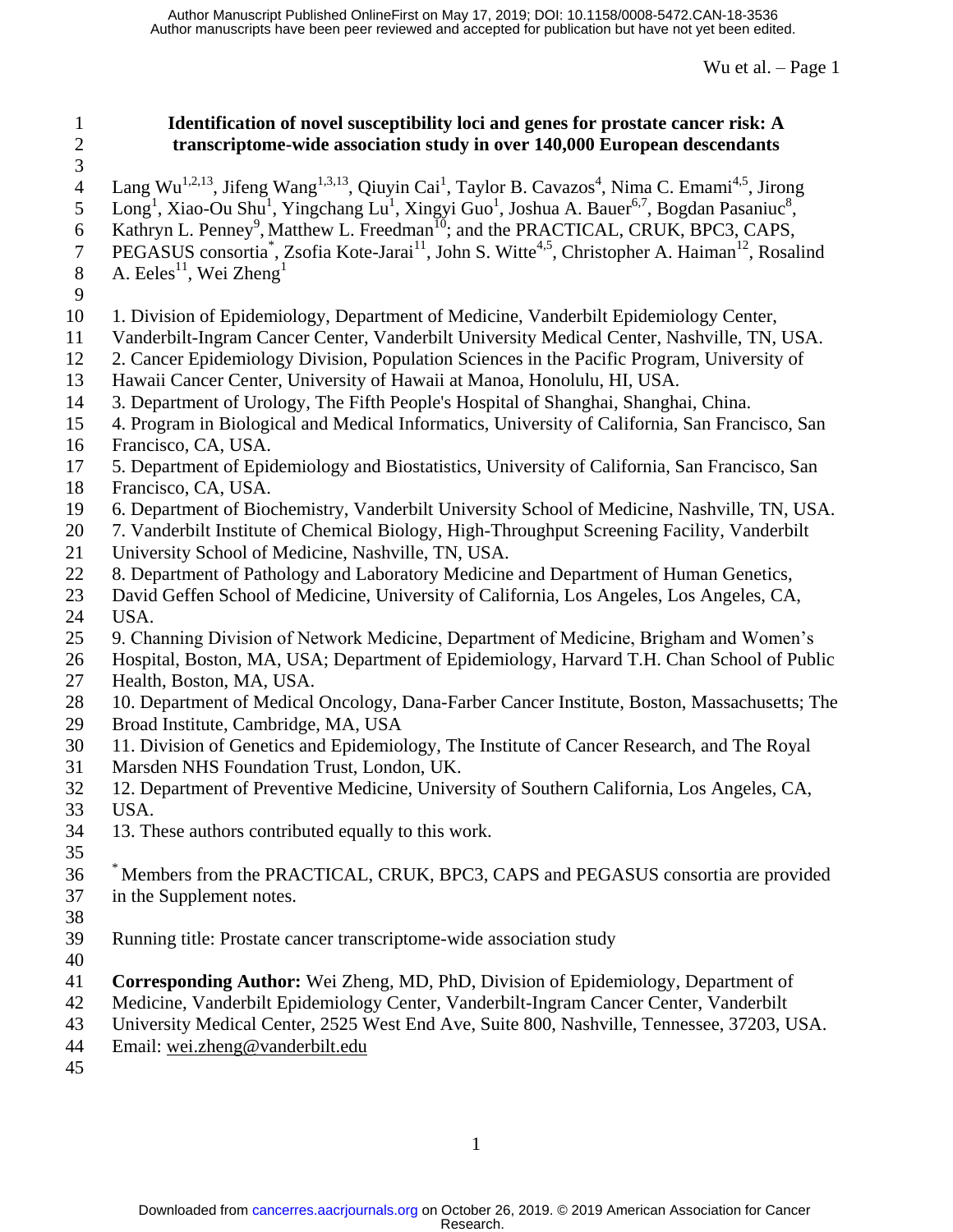| 46<br>$47\,$<br>$\sqrt{48}$ | Key words: transcriptome-wide association study, genetic factors, prostate cancer, gene<br>expression |
|-----------------------------|-------------------------------------------------------------------------------------------------------|
| 49<br>50<br>51              | <b>Competing financial interests</b><br>The authors declare no competing financial interests.         |
| 52                          |                                                                                                       |
| 53                          |                                                                                                       |
| 54                          |                                                                                                       |
| 55                          |                                                                                                       |
| 56                          |                                                                                                       |
| 57                          |                                                                                                       |
| 58                          |                                                                                                       |
| 59                          |                                                                                                       |
| $60\,$                      |                                                                                                       |
| 61                          |                                                                                                       |
| $62\,$                      |                                                                                                       |
| 63                          |                                                                                                       |
| 64                          |                                                                                                       |
| 65                          |                                                                                                       |
| 66                          |                                                                                                       |
| 67                          |                                                                                                       |
| 68                          |                                                                                                       |
| 69                          |                                                                                                       |
| $70\,$                      |                                                                                                       |
|                             |                                                                                                       |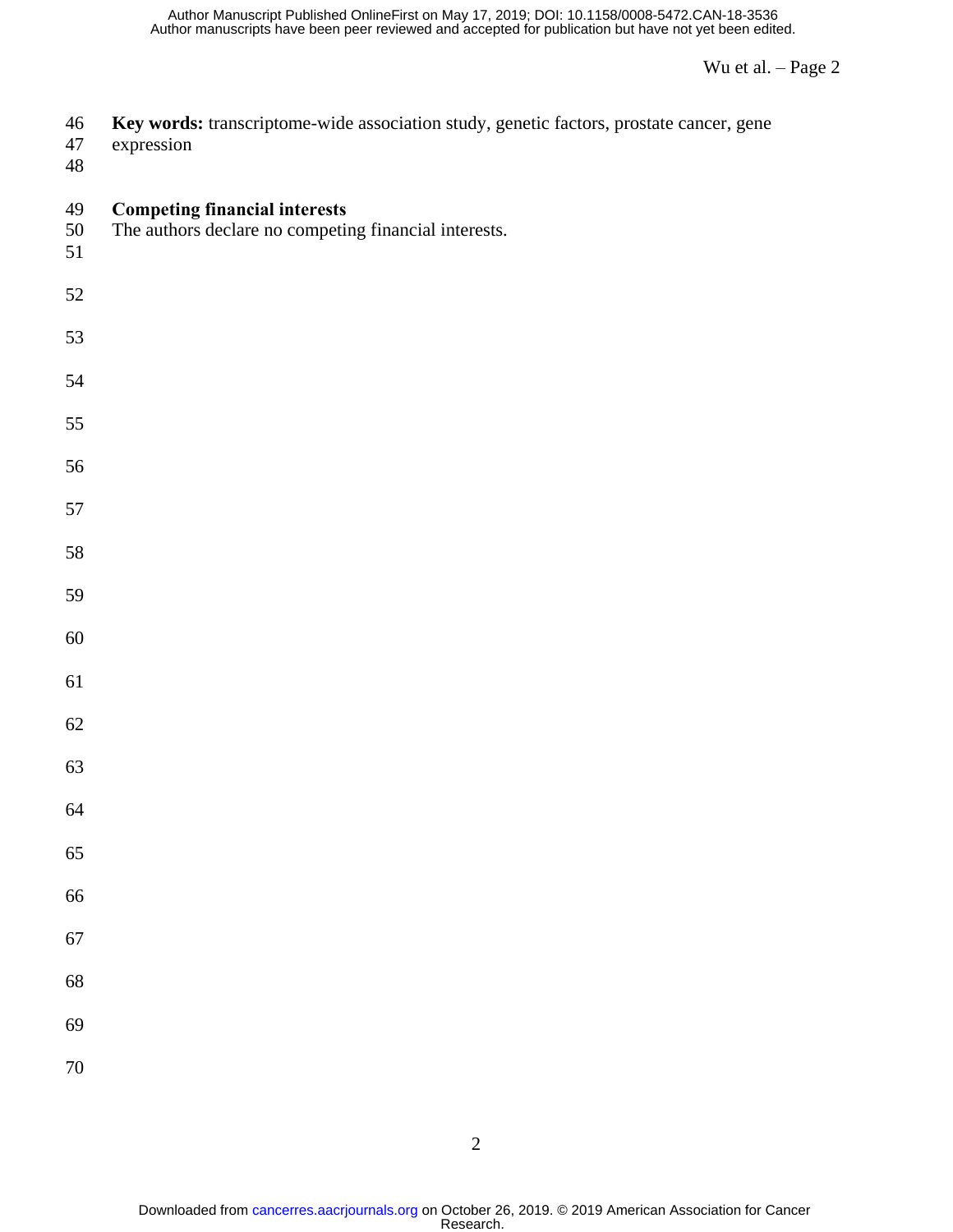## **Abstract**

 Genome-wide association study identified prostate cancer risk variants explain only a relatively small fraction of its familial relative risk, and the genes responsible for many of these identified associations remain unknown. To discover novel prostate cancer genetic loci and possible causal genes at previously identified risk loci, we performed a transcriptome-wide association study in 79,194 cases and 61,112 controls of European ancestry. Using data from the Genotype-Tissue Expression Project, we established genetic models to predict gene expression across the transcriptome for both prostate models and cross-tissue models and evaluated model performance using two independent datasets. We identified significant associations for 137 genes 80 at  $P < 2.61 \times 10^{-6}$ , a Bonferroni-corrected threshold, including nine genes that remained 81 significant at  $P < 2.61 \times 10^{-6}$  after adjusting for all known prostate cancer risk variants in nearby regions. Of the 128 remaining associated genes, 94 have not yet been reported as potential target genes at known loci. We silenced 14 genes and many showed a consistent effect on viability and colony-forming efficiency in three cell lines. Our study provides substantial new information to advance our understanding of prostate cancer genetics and biology. 

#### **Significance**

 This study identifies novel prostate cancer genetic loci and possible causal genes, advancing our understanding of the molecular mechanisms that drive prostate cancer.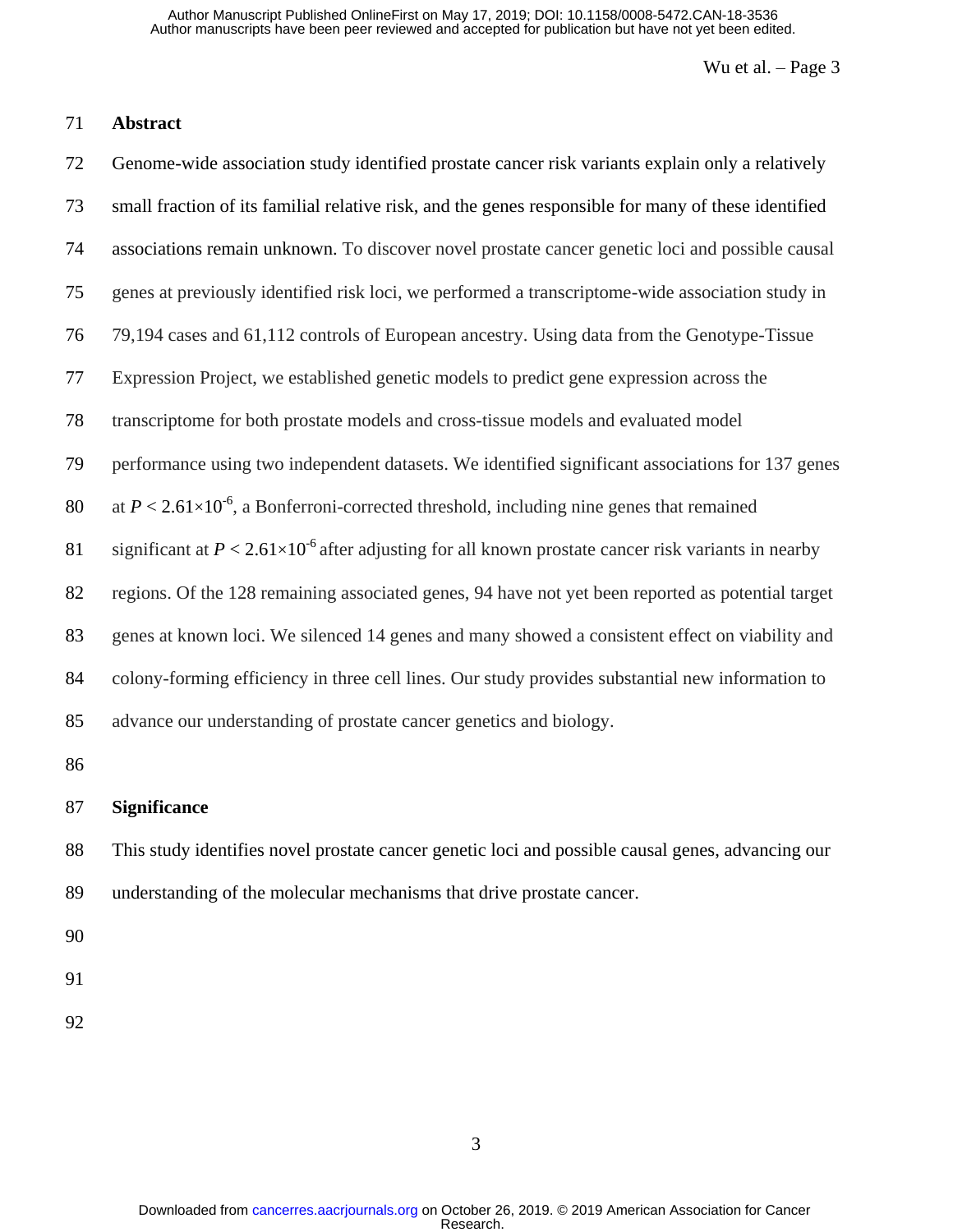# **Introduction**

| 94  | Prostate cancer is the most frequently diagnosed malignancy and the second leading cause of                        |
|-----|--------------------------------------------------------------------------------------------------------------------|
| 95  | cancer mortality among males in the United States(1). Epidemiological studies provide strong                       |
| 96  | evidence for a genetic predisposition to prostate cancer $(2,3)$ . Since 2006, genome-wide                         |
| 97  | association studies (GWAS) have identified nearly 150 genetic loci harboring common, low-                          |
| 98  | penetrance risk variants for prostate cancer(4-6). However, together these variants explain less                   |
| 99  | than 30% of the familial relative risk of prostate cancer $(4)$ <sup>6</sup> , leaving a substantial proportion of |
| 100 | familial risk uncharacterized.                                                                                     |
| 101 |                                                                                                                    |
| 102 | Many of the GWAS-identified disease risk variants are enriched in functional elements including                    |
| 103 | promoters, enhancers, DNase I hypersensitive sites, and transcription factor binding sites, which                  |
| 104 | may regulate the expression of genes causing diseases(7). It has been hypothesized that many of                    |
| 105 | the genetic associations identified by GWAS may be mediated through the regulatory effects of                      |
| 106 | risk variants on genes that are involved in the etiology of diseases(8-15). Specifically for prostate              |
| 107 | cancer, several recent studies using expression quantitative trait loci (eQTLs) analyses have                      |
| 108 | shown that GWAS-identified risk variants may regulate the expression of certain genes that                         |
| 109 | potentially play a role in prostate carcinogenesis $(8,13,16)$ . However, the causal genes for the                 |
| 110 | large majority of the GWAS-identified prostate cancer risk loci remain unknown.                                    |
| 111 |                                                                                                                    |
| 112 | With a few exceptions, most common risk variants identified to date are only associated with                       |
| 113 | diseases with modest effect sizes. It is possible that there are many risk variants in the genome                  |
| 114 | that have not yet been identified. Because of their small effect size, these variants are difficult to             |

identify in a typical GWAS, even with a very large sample size. Transcriptome-wide association

studies (TWAS) can be used to systematically assess the association of genetically predicted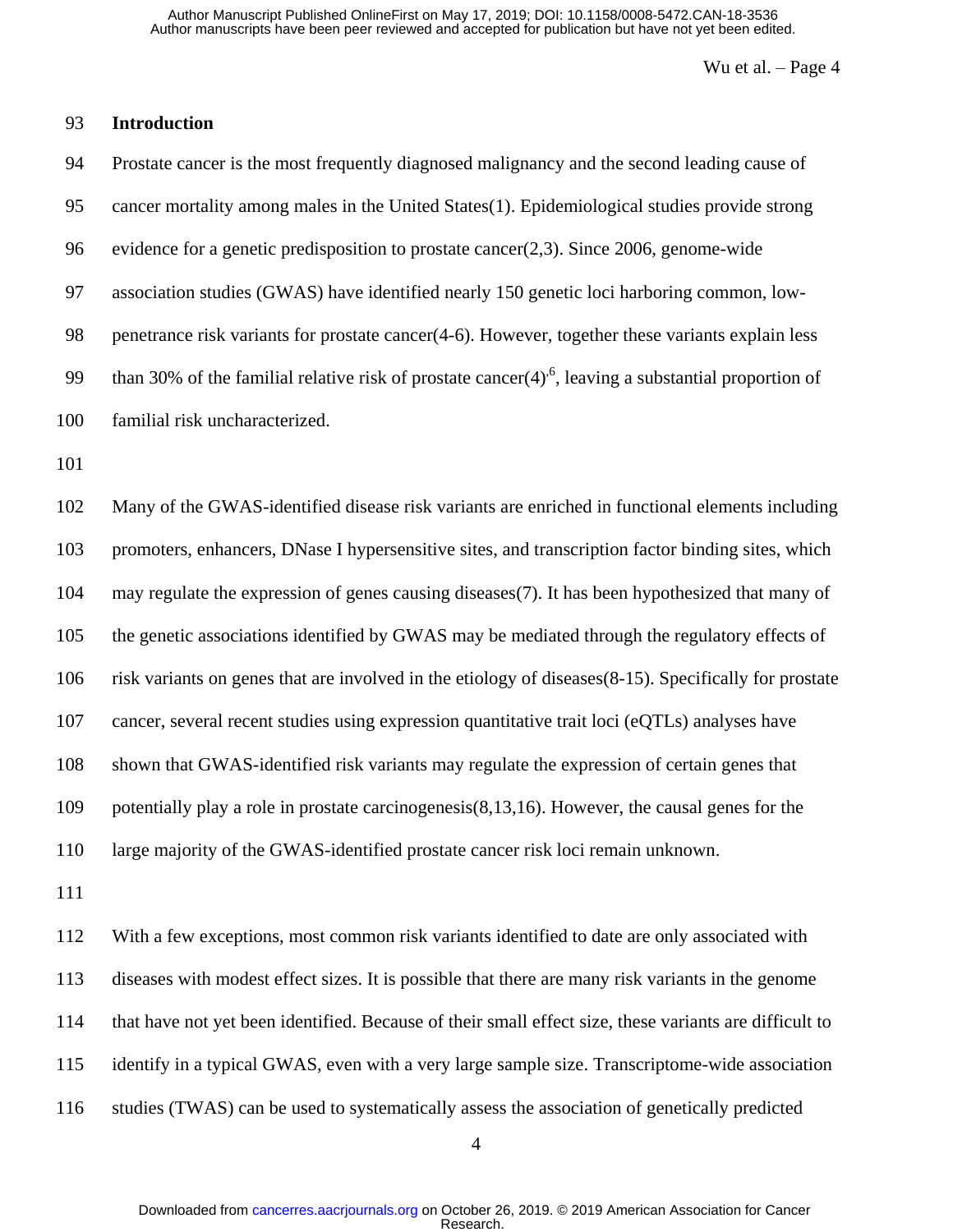gene expression levels with disease risk throughout the transcriptome, providing a powerful approach to identify novel disease risk genes and uncover possible causal genes at loci identified previously by GWAS[\(17-23\)](#page-25-0). Instead of evaluating each specific genetic variant as conducted in GWAS, TWAS uses gene-based approaches that aggregate the effects of multiple SNPs into one testing unit and thus may increase power for identifying novel disease risk loci. Because it is expensive and often infeasible to profile the transcriptome of the target tissue in a large number of cases and controls, reference datasets containing both genotyping and gene expression data are used to establish genetic predictors for gene expression, which are then used to impute gene expression levels for subjects with genotype information available in a typical GWAS for association analyses of predicted gene expression with disease risk[\(18\)](#page-25-1). By focusing on the genetically regulated component of gene expression, this approach can effectively overcome the potential influence of biases due to reverse causation and confounding effects on study results. Very recently, there has been a TWAS identifying new prostate cancer risk regions[\(24\)](#page-25-2). This study, however, relies only on statistical inference and does not characterize potential function of the identified genes in prostate tumorigenesis using functional assays. Herein, we report results from another comprehensive TWAS of prostate cancer in which we used different strategies for modelling prostate gene expression and functionally characterized selected identified genes using *in-vitro* assays.

#### **Methods**

#### **Building gene expression prediction models**

We used transcriptome and high-density genotyping data from the Genotype-Tissue Expression

(GTEx) study to establish gene expression prediction models using SNPs[\(25\)](#page-25-3). In brief, genomic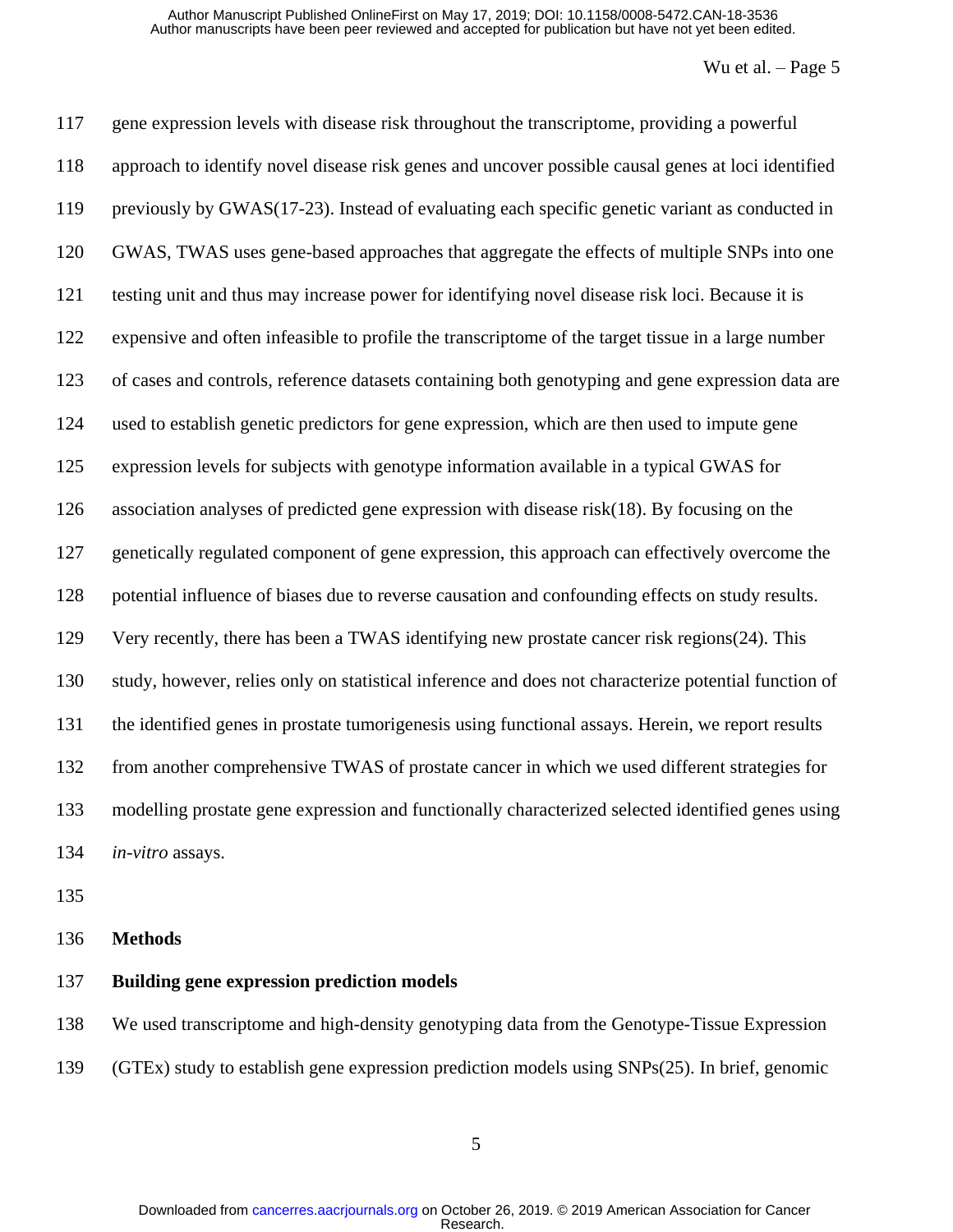| 140 | DNA samples obtained from study participants were genotyped using Illumina OMNI 2.5M or             |
|-----|-----------------------------------------------------------------------------------------------------|
| 141 | 5M SNP Array, and RNA samples from 51 tissue sites were sequenced to generate transcriptome         |
| 142 | profiling data. We used genotyping and prostate tissue transcriptome data from 73 European          |
| 143 | descendants to build prostate tissue gene expression prediction models. The genetic ancestry of     |
| 144 | GTEx subjects was determined based on the first two principal components, with reference to         |
| 145 | populations in the 1000 Genomes Project. Considering that the regulatory mechanisms for a           |
| 146 | large proportion of genes are similar across most human tissues(25-27), to increase the statistical |
| 147 | power of building models that aim to capture genetic effects on gene expression of normal           |
| 148 | prostate tissue, we also generated cross-tissue models using gene expression data generated in all  |
| 149 | tissues from 369 GTEx participants of European descent(28). Genotyping data were processed          |
| 150 | according to the GTEx protocol (http://www.gtexportal.org/home/documentationPage). Briefly,         |
| 151 | SNPs having a call rate < 98%, with differential missingness between the 5M and 2.5M Array          |
| 152 | experiments, with Hardy-Weinberg equilibrium $P$ -value < $10^{-6}$ (among subjects of European     |
| 153 | ancestry), or showing batch effects were excluded; also one participant diagnosed with              |
| 154 | Klinefelter disease, one participant with trisomy 17 mosaicism, and three related individuals       |
| 155 | were excluded. The genotype data were imputed in our study to the Haplotype Reference               |
| 156 | Consortium reference panel(29) using Minimac3 for imputation and SHAPEIT for                        |
| 157 | prephasing (30,31). SNPs with high imputation quality (RSQR $\geq$ 0.8), minor allele frequency     |
| 158 | $(MAF) \ge 0.05$ , those that were included in HapMap Phase 2 for CEU population, and those on      |
| 159 | autosomal chromosomes were retained for the construction of gene expression prediction              |
| 160 | models. HapMap SNPs were used because it is expected that additional variants may increase          |
| 161 | noise without performance improvement, and such a strategy could generate stronger instruments      |
| 162 | because of fewer predicting SNPs being included in the models.                                      |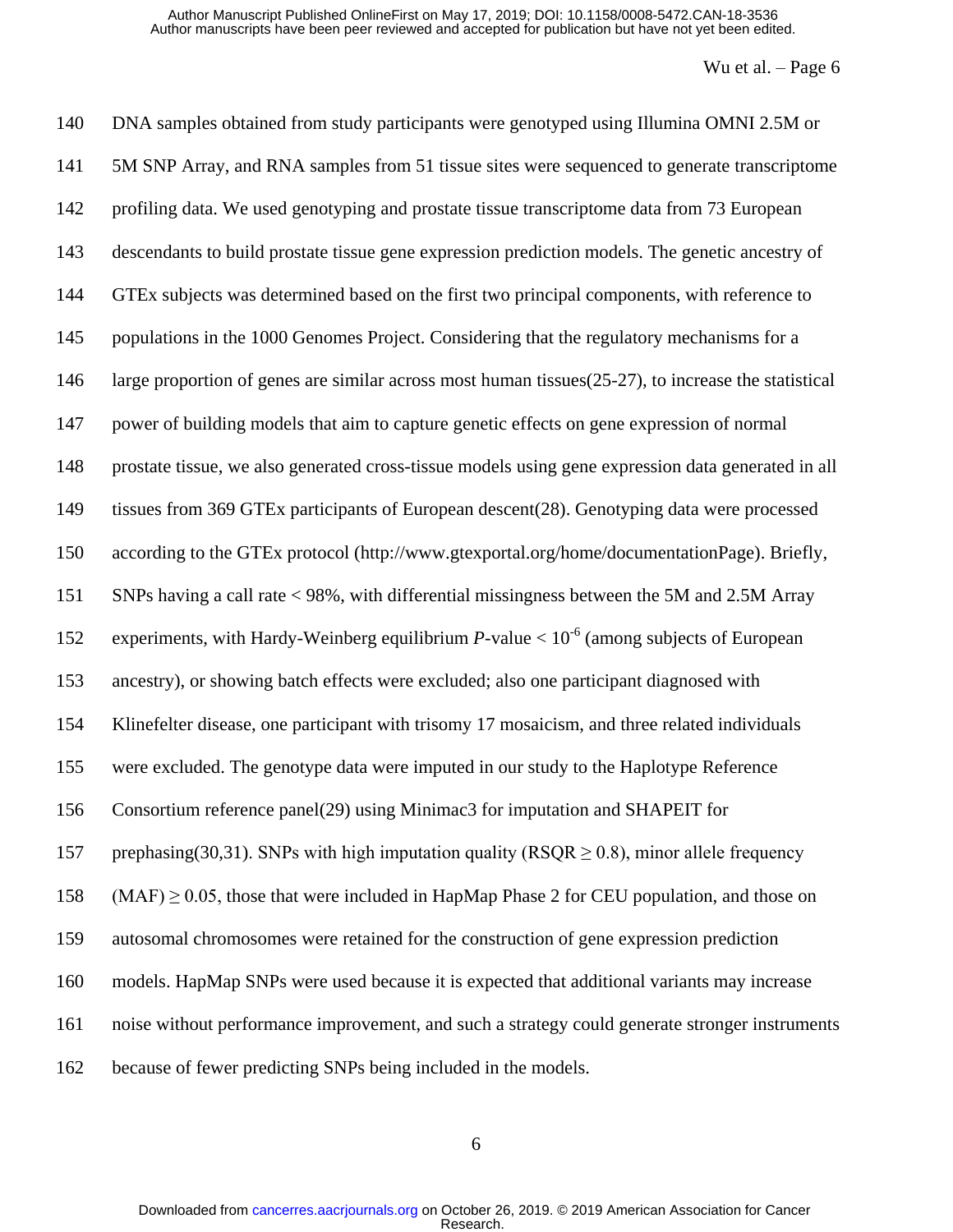Detailed information of RNA-seq experiments and quality-control of the mRNA data performed as part of the GTEx project have been described in detail elsewhere[\(25](#page-25-3)[,27\)](#page-25-8). In brief, the same lab protocol was used to minimize batch effects on study results. Low quality samples and outlier samples were identified and removed. Gene-level read counts were produced using the following read-level filters: 1) reads were uniquely mapped; 2) reads were aligned in proper pairs; 3) the 169 read alignment distance was  $\leq 6$ ; 4) reads were fully contained within exon boundaries. These data are available in dbGaP and were downloaded for model building in our study. For model building, the gene expression levels in reads per kilobase of transcript per million mapped reads (RPKM) units from RNA-SeQC was used[\(32\)](#page-25-9). For prostate tissue models, genes with a median expression level of less than 0.1 RPKM across samples were removed. For the analysis of cross- tissue transcriptomic data, genes were retained when the mean expression levels were > 0.1 RPKM and expression levels were > 0 RPKM in at least 3 individuals. In both situations, for retained genes, the RPKM values were log2 transformed. Quantile normalization, to bring the expression profile of each sample to the same scale, and inverse quantile normalization, to map each set of expression values to a standard normal, were then performed. Further, adjustments were made for the top three principal components (PCs) derived from genotype data and the top 15 probabilistic estimation of expression residuals (PEER) factors[\(33\)](#page-26-0) for prostate models, and the top three PCs, the top 35 PEER factors[\(33\)](#page-26-0), and sex for cross-tissue models. The PEER analyses were used to further control for unmeasured determinant of gene expression variation, including batch effects[\(33\)](#page-26-0).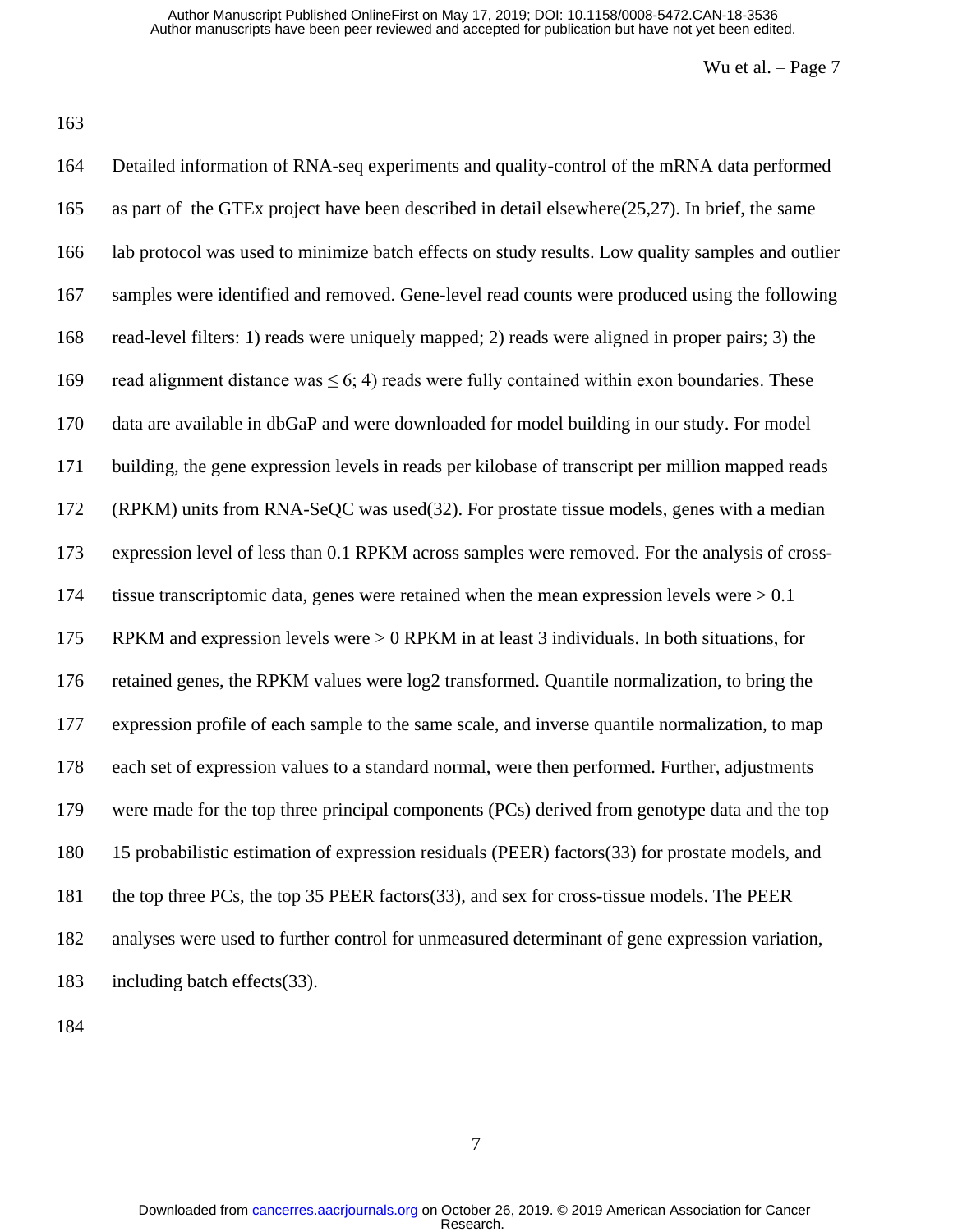In GTEx data, there are expression measurements in different tissues for each individual. A mixed effect model was used to decompose the expression level of a gene at a given tissue for individual *i* into a subject-specific cross-tissue component and a subject-by-tissue-specific component[\(28\)](#page-25-4), as

$$
Y_{i,t} = Y_i^{CT} + Z_i^{\prime} \beta + \epsilon_{i,t}
$$

190 Here  $Y_i^{CT}$  represents the cross-tissue component,  $Z_i$  represents a vector of covariates (e.g., PEER factors, genetic ancestry, and sex) that have effects of *β* on the expression levels of the gene, and the subject-by-tissue-specific component was estimated as the difference between the expression 193 levels and cross-tissue components  $(Y_i^{CT})$  given the lack of replicated measurement for a specific tissue/subject pair. The mixed effect model parameters were estimated using the lme4 package in R. Posterior models of the subject level random intercepts were used as estimates of the cross- tissue components. The whole tissue gene expression data of 6,124 GTEx tissue samples from 369 unique European ancestry individuals with genotyping data available were used.

198

199 Using both genotyping and gene expression data, an expression prediction model for each gene 200 was built by applying the elastic net method as implemented in the glmnet R package, with  $201 \alpha$  =0.5[\(18\)](#page-25-1). The genetically regulated expression for each gene was estimated by including SNPs 202 within the 2 MB flanking region of each gene, aligned with the biologic understanding that 203 generally variants within this range may influence gene expression(34-36). For example, 204 enhancers are known to increase gene transcription, and they can be located up to 1 Mbp away 205 from the gene(34,35); it has also been found that megabase-sized local chromatin interaction 206 domains are a common structure feature of the genome organization(36). Expression 207 prediction models were built for protein coding genes, lncRNAs, microRNAs (miRNAs),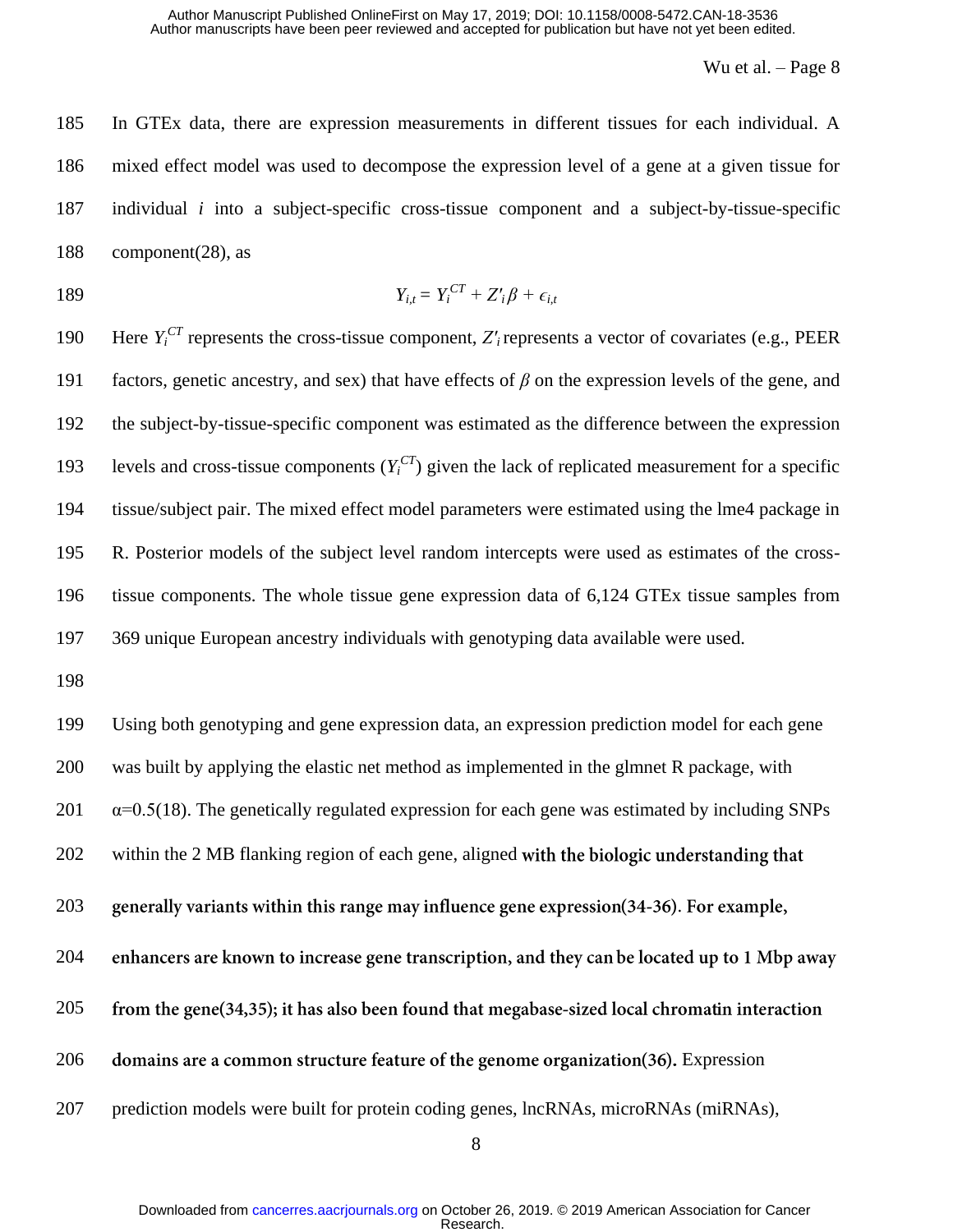| 208 | processed transcripts, immunoglobulin genes, and T cell receptor genes, according to the            |
|-----|-----------------------------------------------------------------------------------------------------|
| 209 | Gencode V19 annotation file (http://www.gencodegenes.org/releases/19.html). Pseudogenes             |
| 210 | were not included due to concern for potentially inaccurate calling. (37) Ten-fold cross-validation |
| 211 | was used to select the lambda parameter with which corresponding prediction models                  |
| 212 | generated the smallest prediction error. The determined lambda was used in the whole dataset        |
| 213 | to generate the final models. The prediction $R^2$ values (the square of the correlation between    |
| 214 | predicted and observed expression) were used to estimate the prediction performance of each of      |
| 215 | the finally established prediction models.                                                          |
| 216 |                                                                                                     |
| 217 | Evaluating performance of gene expression prediction models using Mayo Clinic and                   |
| 218 | <b>TCGA</b> data                                                                                    |
| 219 | To further assess the external validity of the models we built using GTEx data, we performed        |
| 220 | external validation experiment using Mayo Clinic dataset comprising genetic data and gene           |
| 221 | expression data of fresh frozen normal prostate tissue obtained from patients with either radical   |
| 222 | prostatectomy or cystoprostatectomy (N=471)(8), and TCGA dataset comprising genetic data            |
| 223 | and gene expression data of tumour-adjacent normal prostate tissue from European-ancestry           |
| 224 | prostate cancer patients ( $N=45$ ). Genotype data were imputed using the 1000 genomes phase 3      |
| 225 | data as reference. Gene expression data were processed and normalized using a similar approach      |
| 226 | as described above. The predicted expression level for each gene was calculated using the           |
| 227 | models established using GTEx data and then compared with the observed level of that gene           |
| 228 | using the Spearman's correlation.                                                                   |
| 229 |                                                                                                     |

## **Association analyses of predicted gene expression with prostate cancer risk**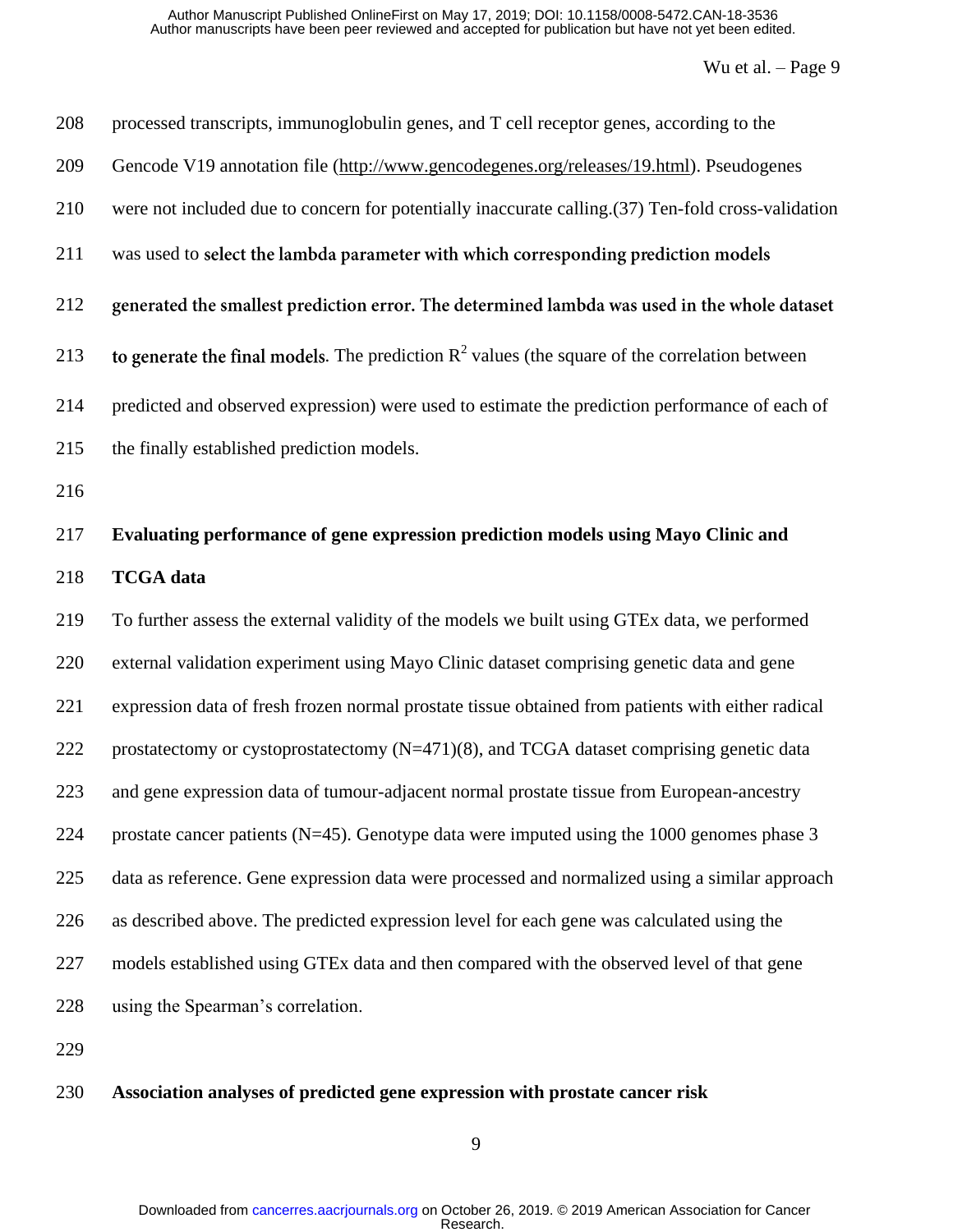| 231                | We used the following criteria to select prediction models with at least two predicting variants                                                                         |
|--------------------|--------------------------------------------------------------------------------------------------------------------------------------------------------------------------|
| 232                | for the association analysis: 1) with a model prediction $R^2$ of $\geq 0.01$ in GTEx and a Spearman's                                                                   |
| 233                | correlation coefficient of $\geq$ 0.1 between the predicted and measure gene expression in the                                                                           |
| 234                | external validation (Mayo Clinic or TCGA dataset), 2) with a prediction $R^2$ of $\geq 0.04$ in GTEx                                                                     |
| 235                | regardless of the performance in Mayo Clinic or TCGA dataset, 3) with a prediction $R^2$ of $\geq 0.01$                                                                  |
| 236                | in GTEx but unable to be evaluated in Mayo Clinic or TCGA dataset. The second group of genes                                                                             |
| 237                | was selected because that the gene expression data of the Mayo Clinic dataset were derived from                                                                          |
| 238                | fresh frozen tissue obtained from patients with either radical prostatectomy or                                                                                          |
| 239                | cystoprostatectomy, and it is expected that the expression patterns of some genes in these                                                                               |
| 240                | patients may be different from those in the healthy subjects included in GTEx; for TCGA, some                                                                            |
| 241                | gene expression levels might have changed in TCGA tumor-adjacent normal tissues, and thus it                                                                             |
| 242                | is anticipated that some genes may show low prediction performance in TCGA data due to the                                                                               |
| 243                | influence of tumor growth(38,39). Overall, 6,390 prostate tissue models and 12,779 cross-tissue                                                                          |
| 244                | models met the criteria and were used to evaluate for expression-trait associations.                                                                                     |
| 245                |                                                                                                                                                                          |
| $\bigcap_{\alpha}$ | $\mathbf{T}$ , the difference of the contract of the distribution of $\mathbf{M}$ of $\mathbf{V}$ are seed on $\mathbf{A}$ (constant $\mathbf{A}$ $\mathbf{A}$ ) and the |

 To identify prostate cancer risk associated genes, the MetaXcan method (version 0.2.5), which has been described elsewhere, was used for the association analyses[\(17\)](#page-25-0). Briefly, the formula:

$$
Z_g \approx \sum_{l \in \text{Model}_q} w_{lg} \frac{\hat{\sigma}_l}{\hat{\sigma}_g} \frac{\beta_l}{\text{se}(\hat{\beta}_l)}
$$

 was used to estimate the Z-score of the association between predicted gene expression and 250 prostate cancer risk. Here  $w_{lq}$  is the weight of SNP *l* for predicting the expression of gene  $g$ , 251  $\hat{\beta}_1$  and se $(\hat{\beta}_1)$  are the association regression coefficient and its standard error for SNP *l* in 252 GWAS, and  $\hat{\sigma}_l$  and  $\hat{\sigma}_g$  are the estimated variances of SNP l and the predicted expression of gene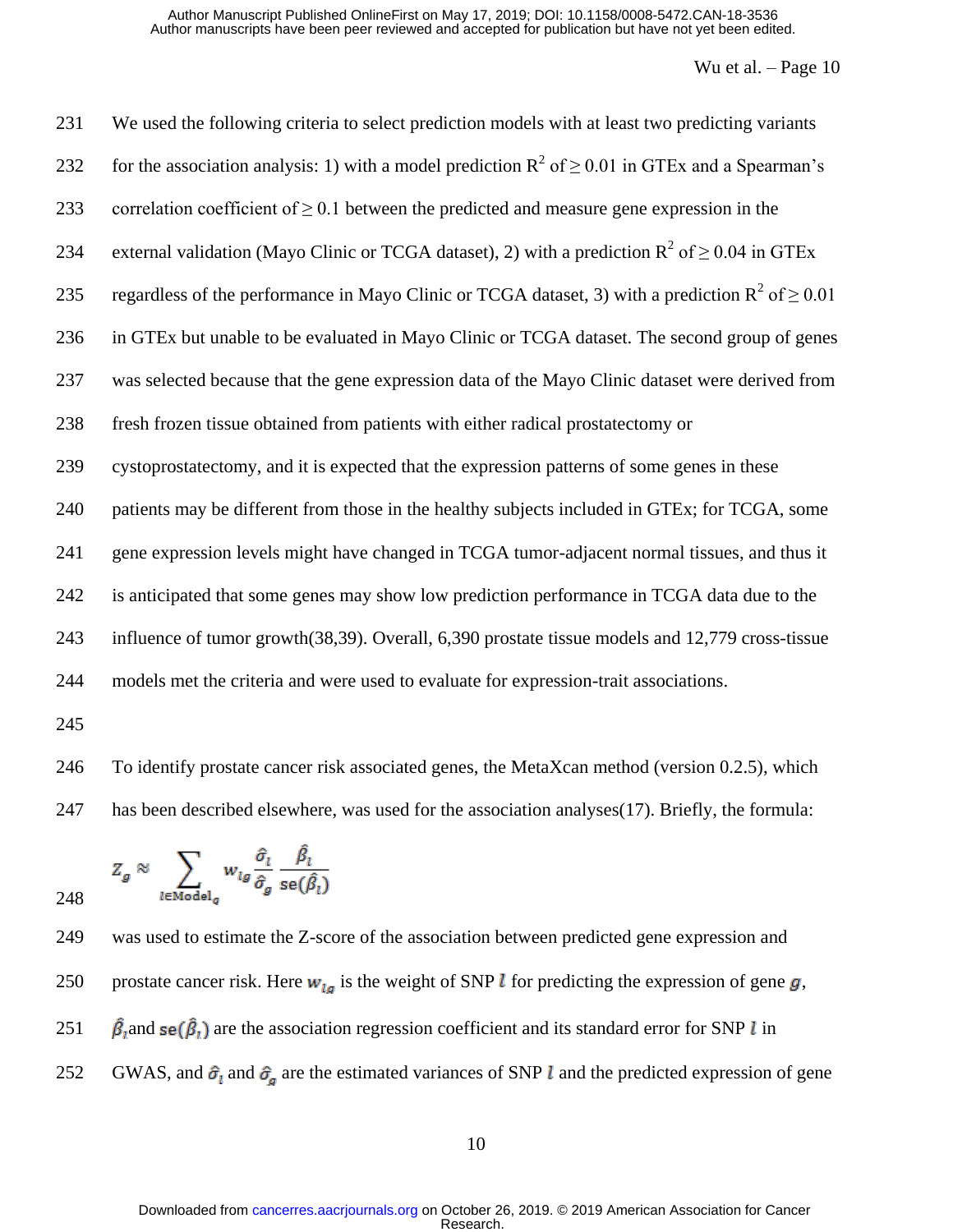| 253 | $g$ . The input variables for the MetaXcan analyses include the weights for gene expression                                                 |
|-----|---------------------------------------------------------------------------------------------------------------------------------------------|
| 254 | predicting SNPs, GWAS summary statistics results, and correlations between predicting SNPs.                                                 |
| 255 | For this study we estimated correlations between SNPs included in the prediction models using                                               |
| 256 | the phase 3, 1000 Genomes Project data focusing on European population.                                                                     |
| 257 |                                                                                                                                             |
| 258 | We used the summary statistics data for the association of genetic variants with prostate cancer                                            |
| 259 | risk generated from 79,194 prostate cancer cases and 61,112 controls of European ancestry in the                                            |
| 260 | PRACTICAL consortium. Briefly, 46,939 prostate cancer cases and 27,910 controls were                                                        |
| 261 | genotyped using OncoArray including 570,000 SNPs (http://epi.grants.cancer.gov/oncoarray/).                                                 |
| 262 | Genotypes were phased and imputed to the cosmopolitan panel of the 1000 Genomes Project                                                     |
| 263 | (1KGP; 2014 June release). Also included in the analysis were data from seven previous prostate                                             |
| 264 | cancer GWAS or high-density SNP panels of European ancestry imputed to 1KGP: UK stage 1                                                     |
| 265 | $(1,854 \text{ cases}/1,894 \text{ controls})$ and stage 2 $(3,650 \text{ cases}/3,940 \text{ controls})$ ; CaPS 1 $(474 \text{ cases}/482$ |
| 266 | controls) and CaPS 2 (1,458 cases/512 controls); BPC3 (2,068 cases/2,993 controls); NCI                                                     |
| 267 | PEGASUS (4,600 cases/2,941 controls); and iCOGS (20,219 cases/20,440 controls). Logistic                                                    |
| 268 | regression summary statistics were meta-analyzed using an inverse variance fixed effect                                                     |
| 269 | approach using METAL. All participating studies were approved by their appropriate ethics                                                   |
| 270 | review boards. The studies were conducted in accordance with Declaration of Helsinki. In each                                               |
| 271 | participating study, written informed consent was collected from the participants. This study was                                           |
| 272 | approved by the PRACTICAL/ELLIPSE Data Access Committee.                                                                                    |
| 273 |                                                                                                                                             |
| 274 | For our primary analyses, a Bonferroni corrected p threshold of $2.61 \times 10^{-6}$ (0.05/19,169) was                                     |

used to determine a statistically significant association. To determine whether the identified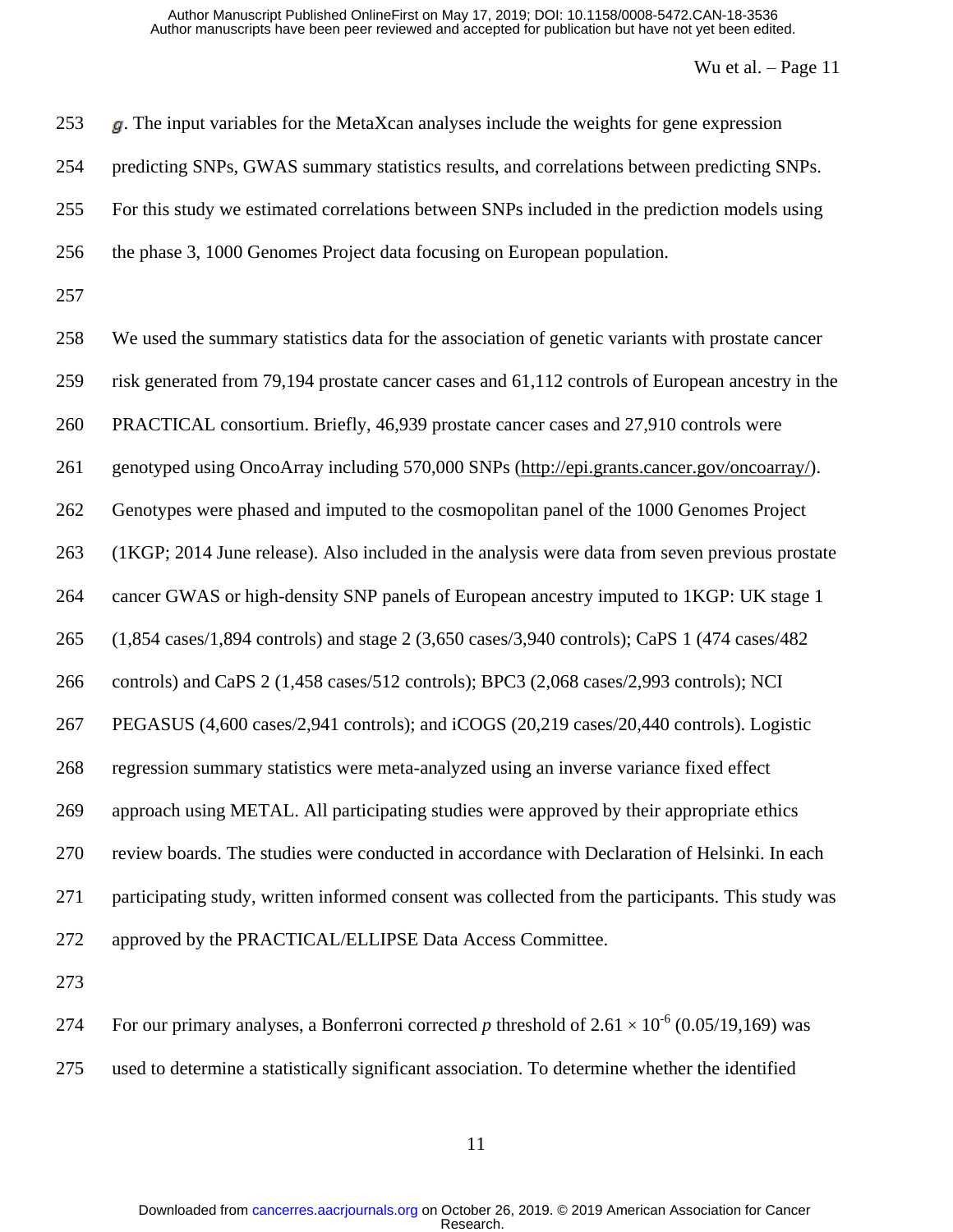| 276 | associations between genetically predicted gene expression and prostate cancer risk were                           |
|-----|--------------------------------------------------------------------------------------------------------------------|
| 277 | influenced by association signals identified in GWAS, we conducted conditional analyses                            |
| 278 | adjusting for all risk SNPs in the corresponding genomic region identified in GWAS or fine-                        |
| 279 | mapping studies. Briefly, we performed GCTA-COJO analyses developed by Yang et al(40)                              |
| 280 | (version 1.26.0) to calculate association betas and standard errors of SNPs with prostate cancer                   |
| 281 | risk after adjusting for the index SNPs of interest. We then re-ran the MetaXcan analyses using                    |
| 282 | the association statistics after conditioning on the index SNPs.                                                   |
| 283 |                                                                                                                    |
| 284 | <b>Prostate cancer cell lines</b>                                                                                  |
| 285 | We performed cell viability and colony formation efficiency (CFE) assays to assess the functions                   |
| 286 | of a selected set of candidate genes identified in our study. We used the human prostate cancer                    |
| 287 | cell lines PC-3, DU-145, and LNCaP. These cell lines from American Type Culture Collection                         |
| 288 | (ATCC, Manassas, VA) were cultured in RPMI 1640 medium (Gibco, cat#11875093) (DU145                                |
| 289 | and LNCaP cells) or Hams F-12K medium (Gibco, cat#21127022) (PC3 cells) supplemented                               |
| 290 | with 2 mm l-glutamine (Gibco, cat# 25030081), 100 IU/ml penicillin-streptomycin (Gibco,                            |
| 291 | cat#15140122), 1 mm sodium pyruvate (Sigma-Aldrich, cat#s8636), 10 mm Hepes (Gibco,                                |
| 292 | cat#15630080), 1x nonessential amino acids (Gibco, cat#11140076), and 10% fetal bovine                             |
| 293 | serum (Gibco, cat# 16000044) at $37^{\circ}$ C in a humidified atmosphere with 5% CO <sub>2</sub> . All cell lines |
| 294 | were authenticated by American Type Culture Collection (ATCC), and were checked for                                |
| 295 | mycoplasma by MycoFluor™ Mycoplasma Detection Kit (Thermofisher).                                                  |
| 296 |                                                                                                                    |
| 297 | Gene expression in prostate cancer cell lines                                                                      |

Total RNA was isolated from the three prostate cancer cell lines using the miRNeasy Mini Kit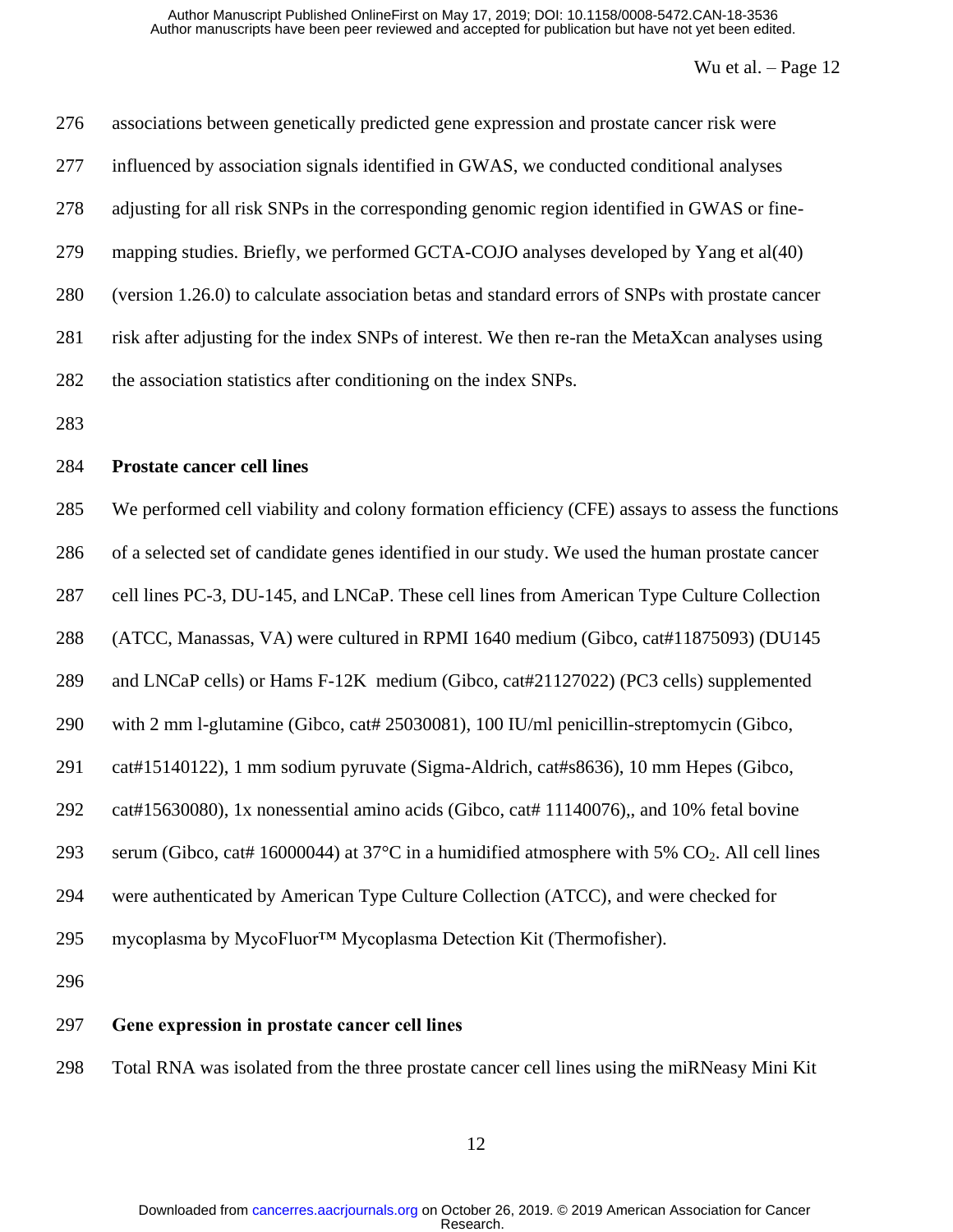| 299 | (Qiagen, cat# 217004). cDNA was synthesized using the High-Capacity cDNA Reverse               |
|-----|------------------------------------------------------------------------------------------------|
| 300 | Transcription Kit (Thermo Fisher Scientific Inc, cat# 4368814). Real-time monitoring of PCR    |
| 301 | amplification of cDNA was performed using DNA primers and CFX384 Touch™ Real-Time              |
| 302 | PCR Detection System (Bio-Rad) with RT <sup>2</sup> SYBR Green qPCR Mastermix (Qiagen, cat#    |
| 303 | 330500). Target gene expression was normalized to glyceraldehyde-3-phosphate dehydrogenase     |
| 304 | (GAPDH) levels in the respective samples as an internal standard, and the comparative cycle    |
| 305 | threshold (Ct) method was used to calculate relative amount of target mRNAs. The primer        |
| 306 | sequences are listed in Supplementary Table 1.                                                 |
| 307 |                                                                                                |
| 308 | Short interfering RNA (siRNA) silencing                                                        |
| 309 | After performing transfection optimization, PC-3 and LNCaP cells were plated at 3,000          |
| 310 | cells/well and DU145 cells at 4,000 cells/well in 96-well plates and reverse-transfected with  |
| 311 | siRNAs targeting genes of interest (GOI) purchased from Thermo Fisher Scientific and           |
| 312 | Integrated DNA Technologies, Inc. (IDT), a positive control siRNA (All Stars Hs Cell Death     |
| 313 | Control siRNA, Qiagen cat# 1027299) or a non-targeting (NT) control siRNA (All Stars           |
| 314 | Negative Control siRNA, Qiagen cat# 1027281) (Supplementary Tables 2 and 3) with               |
| 315 | RNAiMAX (Life Technologies, cat# 13778150) or lipofectamine2000 (Life Technologies, cat#       |
| 316 | 11668019) according to the manufacturer's protocol. Verification of siRNA knockdown of gene    |
| 317 | expression of each GOI was done by qPCR 36 hours after transfection and compared to NT         |
| 318 | control. AllStars Negative Control siRNA has no homology to any known mammalian gene and       |
| 319 | has a minimal nonspecific effects, as validated using Affymetrix GeneChip arrays and a variety |
| 320 | of cell-based assays (Qiagen).                                                                 |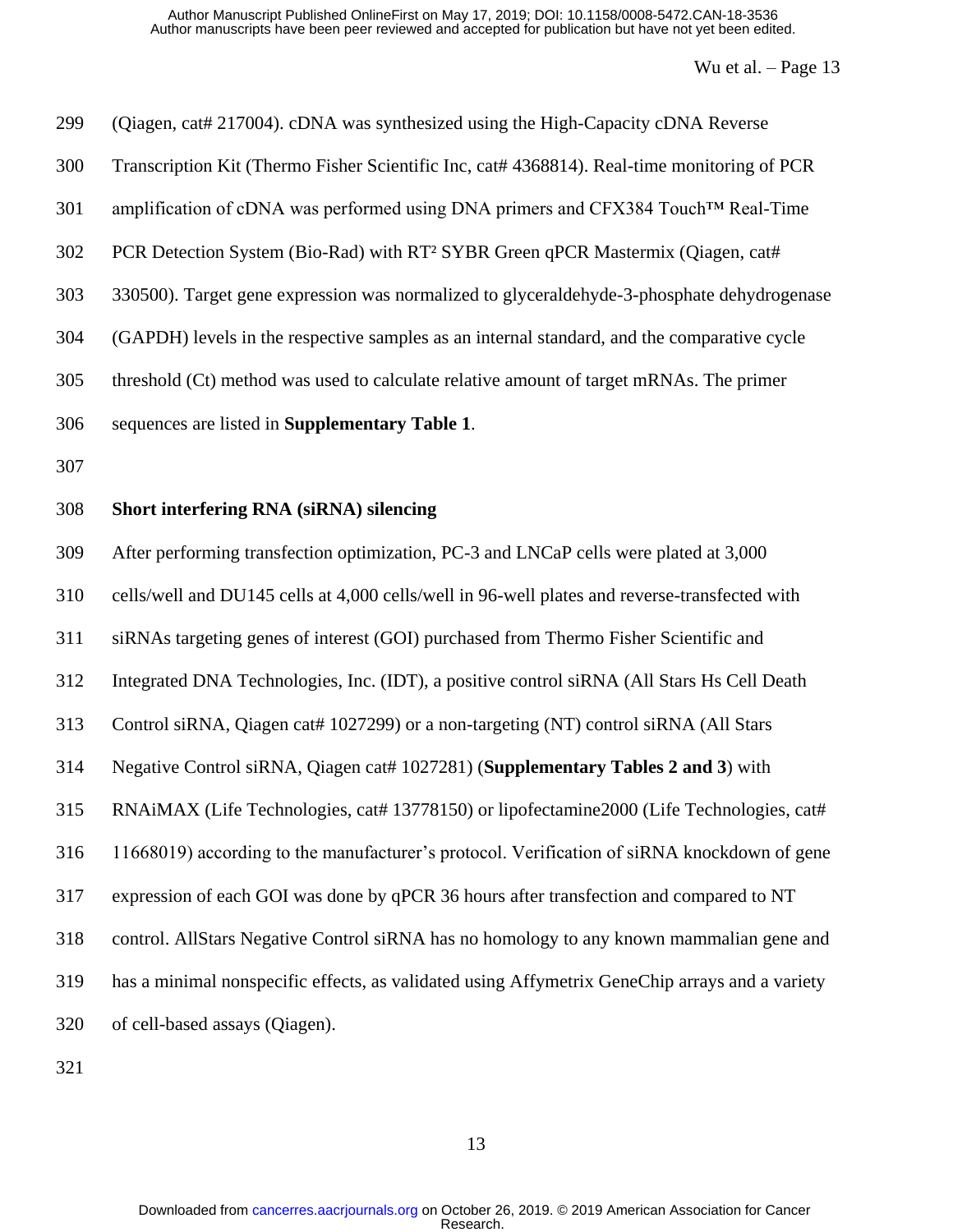# **Cell viability assays**

| 323 | Cell viability was determined using the Alamar blue (Thermo Fisher, cat# DAL1025) assay as         |
|-----|----------------------------------------------------------------------------------------------------|
| 324 | previously performed for siRNA knockdowns(41). On day 5 following reverse-transfection of          |
| 325 | siRNAs Alamar blue was added to cell plates with fresh media (1:10 dilution), incubated for 2      |
| 326 | hours, and fluorescence (ex570nm/em585nm) was measured using a plate reader (BioTek NEO)           |
| 327 | in the Vanderbilt High-Throughput Screening Facility. Percent relative viability was calculated    |
| 328 | as: (siGOI value / mean NT siRNA control value) $\times$ 100. For each cell line, each GOI siRNA   |
| 329 | experiment was conducted in quadruplicate each time and repeated for 3 times.                      |
| 330 |                                                                                                    |
| 331 | <b>Colony formation assays</b>                                                                     |
| 332 | For colony formation assays, siRNA transfected cells (DU-145 and PC-3) were seeded in 6-well       |
| 333 | plates with a density of 1000 cells/well at 16 hours after transfection, and were cultured for two |
| 334 | weeks. Colonies, as defined to consist of $\geq 50$ cells, were fixed with methanol, stained with  |
| 335 | crystal violet (0.1% w/v) (Sigma-Aldrich, cat# C0775), scanned and counted using ImageJ as         |
| 336 | batch analysis by a self-defined plug-in Macro. Relative CFE % was calculated as: $100 +/-$        |
| 337 | (relative CFE in indicated siRNA - CFE in NTC siRNA) / transfection efficiency ("+" if the GOI     |
| 338 | promotes colony formation (CF) and "-" if it inhibits CF). Two independent experiments were        |
| 339 | carried out for all siRNAs of each GOI siRNA in DU-145 and PC-3 cell lines. Due to a weak          |
| 340 | adherence ability of the LNCaP cells, we did not perform the colony formation experiments on       |
| 341 | the LNCaP cells.                                                                                   |
| 342 |                                                                                                    |
| 343 | <b>Results</b>                                                                                     |

## **Gene expression prediction models**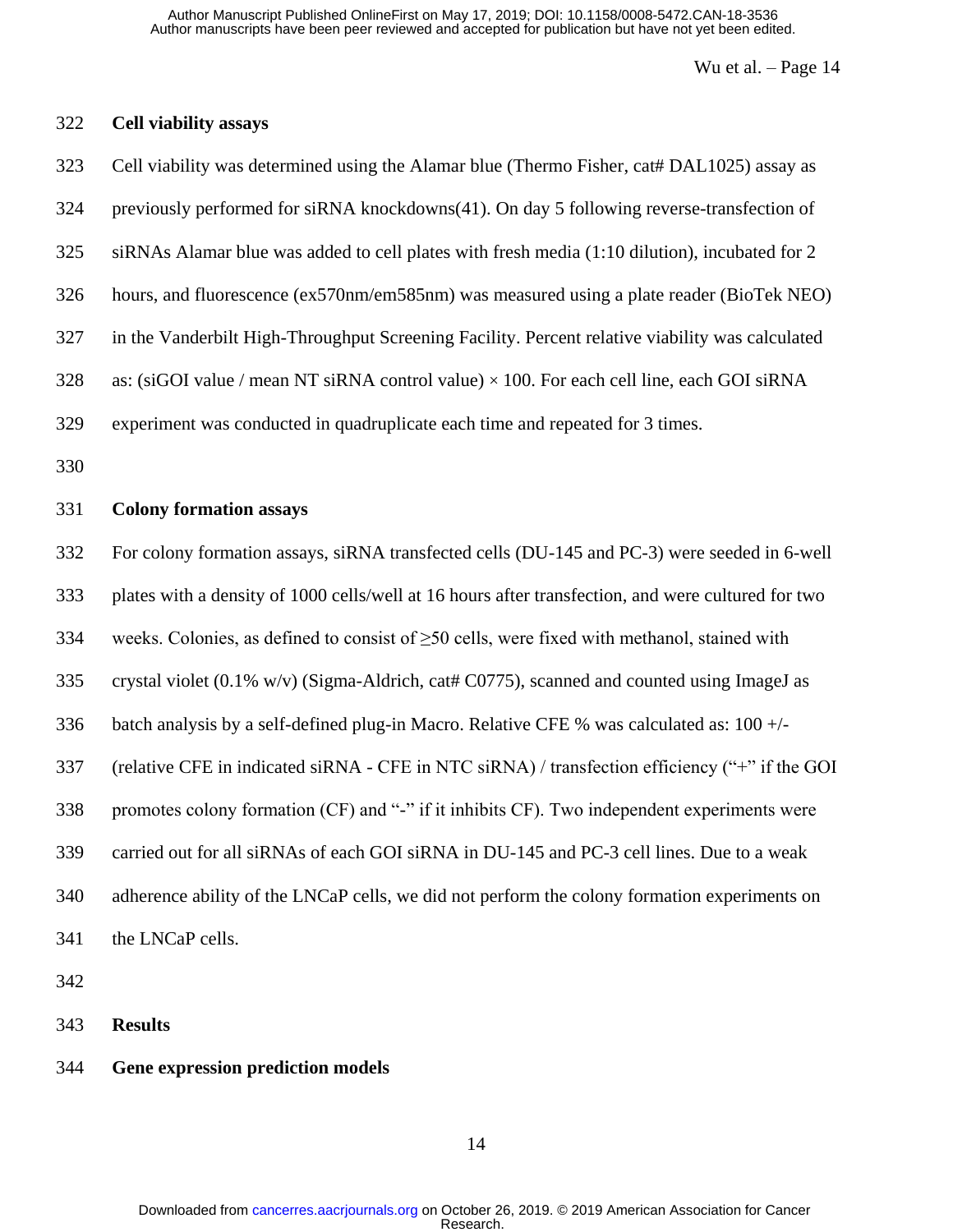| 345 | Of the prostate tissue models built for 11,172 genes, 7,893 demonstrated a prediction                        |
|-----|--------------------------------------------------------------------------------------------------------------|
| 346 | performance $(R^2)$ of at least 0.01 ( $\geq 10\%$ correlation) ( <b>Supplementary Table 4</b> ). The cross- |
| 347 | tissue models were built for 18,961 genes, of which 14,153 showed a prediction performance                   |
| 348 | $(R2)$ of at least 0.01 ( <b>Supplementary Table 4</b> ). We externally validated our models using Mayo      |
| 349 | Clinic and TCGA datasets. The correlations of two sets of $R^2$ s (external prediction performance           |
| 350 | and internal prediction performance) are shown in Supplementary Figures 1 and 2. Overall,                    |
| 351 | models that predict gene expression well in GTEx data performed well in predicting gene                      |
| 352 | expression in both Mayo Clinic and TCGA data sets, while models that predict gene expression                 |
| 353 | poorly in GTEx showed lower external validity. The correlation coefficients between internal                 |
| 354 | performance $R^2$ of GTEx models and external performance $R^2$ derived from the Mayo Clinic                 |
| 355 | dataset were 0.60 for prostate tissue models (0.43 after removing outliers) and 0.68 for cross-              |
| 356 | tissue models (0.68 after removing outliers), which were higher than the corresponding                       |
| 357 | correlation coefficients of 0.48 (0.28 after removing outliers) and 0.54 (0.43 after removing                |
| 358 | outliers) obtained using TCGA data for external validation. We prioritized 6,390 prostate-                   |
| 359 | specific models and 12,779 cross-tissue models for association analyses based on their                       |
| 360 | performance in GTEx, Mayo Clinic and TCGA datasets.                                                          |
| 361 |                                                                                                              |
| 362 | Association analyses of predicted gene expression with prostate cancer risk                                  |
| 363 | Of the 19,169 models evaluated for the association analyses between predicted gene expression                |
| 364 | and prostate cancer risk, models for 137 genes showed a significant association at the                       |
| 365 | Bonferroni-corrected threshold of $p \le 2.61 \times 10^{-6}$ (Tables 1-3, Supplementary Tables 5-6,         |

**Figure 1**). Of them, 68 showed a positive association and 69 showed an inverse association. We

conducted conditional analyses adjusting for all reported risk variants in the same genomic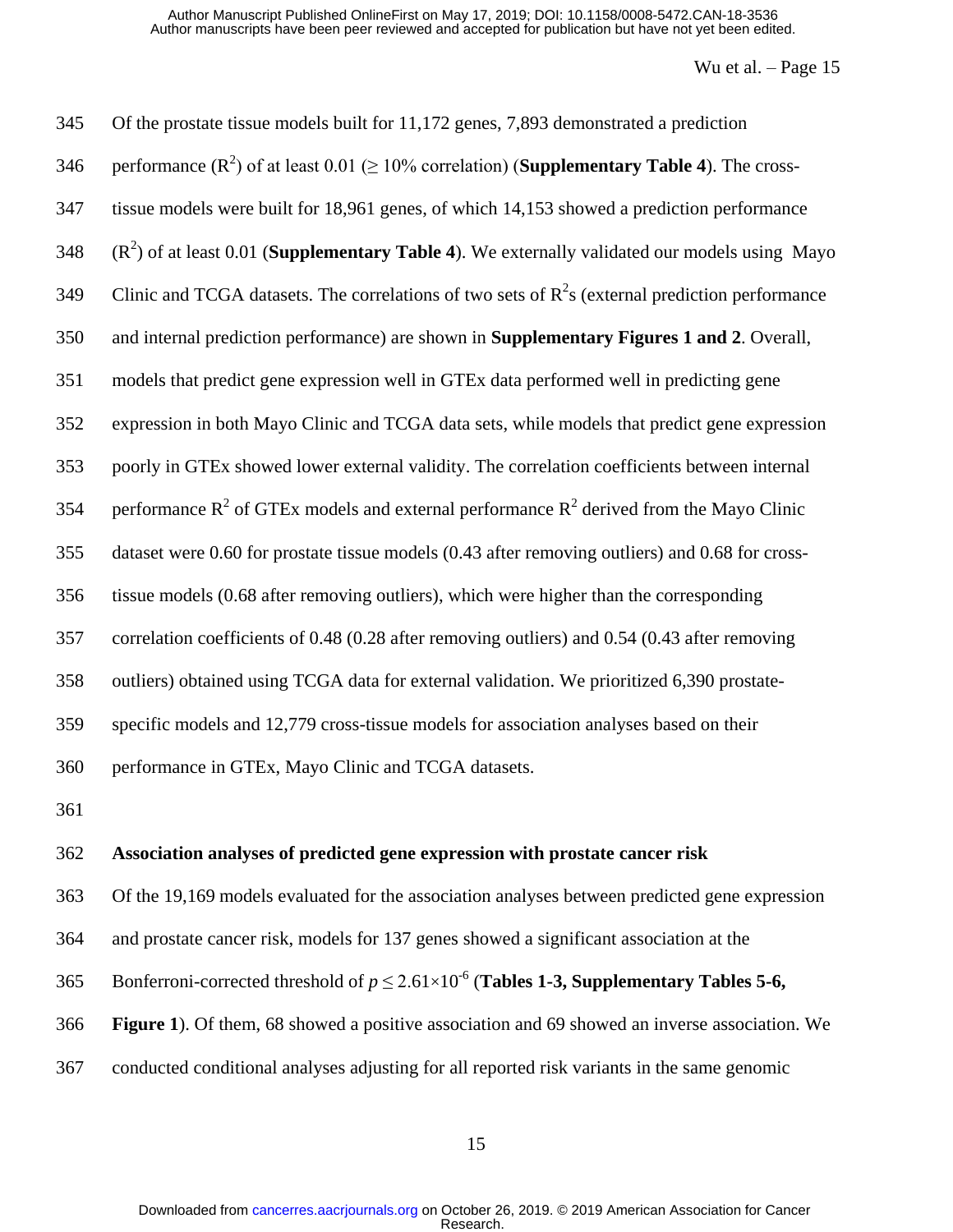| 368 | region identified in previous GWAS or fine-mapping studies to evaluate independency of the                   |
|-----|--------------------------------------------------------------------------------------------------------------|
| 369 | identified associations of the genes(40) (Tables 1-3; Supplementary Table 7). The associations               |
| 370 | for nine previously unreported genes in nine chromosome regions (six protein-coding genes and                |
| 371 | three long non-coding RNAs (lncRNAs)) remained statistically significant at $p \le 2.61 \times 10^{-6}$ even |
| 372 | after conditioning on the known risk variants (Table 1), thus representing potential independent             |
| 373 | association signals. An association between higher predicted expression and increased prostate               |
| 374 | cancer risk was identified for KIAA0907 (1q22), HCG21 (6p21.33), RP11-103H7.5 (8q24.21),                     |
| 375 | AGAP10 (10q11.22), and UQCC1 (20q11.22) (Table 1). Conversely, an association between                        |
| 376 | lower predicted expression and increased prostate cancer risk was detected for LRRN2 (1q32.1),               |
| 377 | RP11-429J17.8 (8q24.3), USP28 (11q23.2) and EIF3K (19q13.2) (Table 1). Of the remaining                      |
| 378 | 128 genes, 94 have not yet been previously implicated as genes responsible for association                   |
| 379 | signals with prostate cancer risk through expression quantitative trait loci (eQTL) and/or                   |
| 380 | functional studies, and they became insignificant at $p \le 2.61 \times 10^{-6}$ after conditioning on the   |
| 381 | known risk variants, indicating that these associations may be at least partially influenced by              |
| 382 | reported prostate cancer risk variants (Tables 2-3, Supplementary Table 5). Interestingly, 34                |
| 383 | genes reported as potential causal genes at prostate cancer susceptibility loci identified through           |
| 384 | eQTL and/or functional studies were also found to be associated with prostate cancer risk in our             |
| 385 | agnostic search (Supplementary Table 6), substantially exceeding the number of genes $(n = 1)$               |
| 386 | expected by chance alone $(p<0.0001)$ .                                                                      |
|     |                                                                                                              |

It is worth noting that, for some genes in **Tables 2**-**3 and Supplementary Table 6**, their

389 associations were not too far from  $2.61\times10^{-6}$  after conditioning on reported prostate cancer risk

variants. For these genes, it is possible that they may represent independent association signals,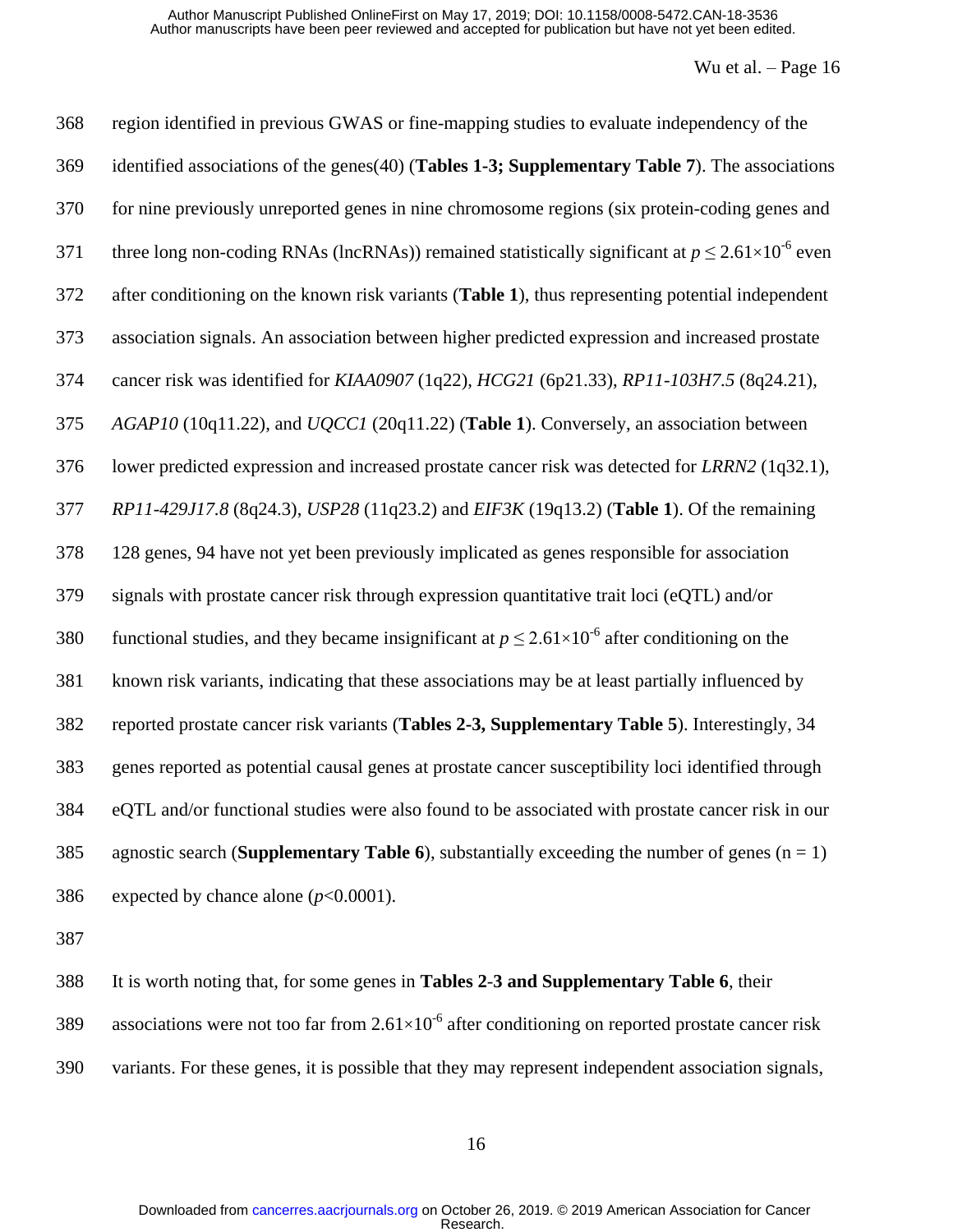| 391 | although the power of detecting them may be constrained by the available sample size in the |
|-----|---------------------------------------------------------------------------------------------|
| 392 | current study.                                                                              |

| 394 | For 56 of the 137 associated genes identified in this study, we were able to build both prostate             |
|-----|--------------------------------------------------------------------------------------------------------------|
| 395 | tissue and cross-tissue prediction models that fulfill the inclusion criteria described in the method        |
| 396 | section. Thus, we could evaluate each of these genes for its predicted expression using both                 |
| 397 | models with prostate cancer risk (Supplementary Table 8). Of these genes, 46 showed an                       |
| 398 | association in the same direction using both models, including 14 with a $p \le 2.61 \times 10^{-6}$ in both |
| 399 | models and an additional 21 with a $p < 0.05$ in both models ( <b>Supplementary Table 8</b> ). There         |
| 400 | were only two genes that showed a different direction of association at $p < 0.05$ ( <b>Supplementary</b>    |
| 401 | Table 8).                                                                                                    |
|     |                                                                                                              |

### *In vitro* **functional assays using prostate cancer cells**

We selected, for functional assays, 14 genes whose high predicted expression was associated

with increased risk of prostate cancer using knockdown experiments in prostate cancer cells.

These genes included 11 protein coding genes (*KIAA0907*, *EFCAB12*, *UQCC1*, *DDX52*,

*MYO9B*, *WDPCP*, *NPNT*, *VARS2*, *NUCKS1*, *HLA-DRB5*, and *TMEM180*) and three lncRNAs

(*RP11-103H7.5*, *RP11-38L15.3*, and *AC092155.4*). We searched The Human Protein Atlas

website [\(http://www.proteinatlas.org\)](http://www.proteinatlas.org/) and noted that all 11 selected protein-coding genes were

expressed in the prostate cancer cell line PC-3. We performed quantitative PCR (qPCR) on the

three prostate cancer cell lines (LNCaP, PC-3 and DU-145) to analyze the expression levels of

these genes (**Supplementary Table 1**). All 11 protein-coding genes and two lncRNAs (*RP11-*

*103H7.5* and *RP11-38L15.3*) were expressed in the three cell lines. The expression of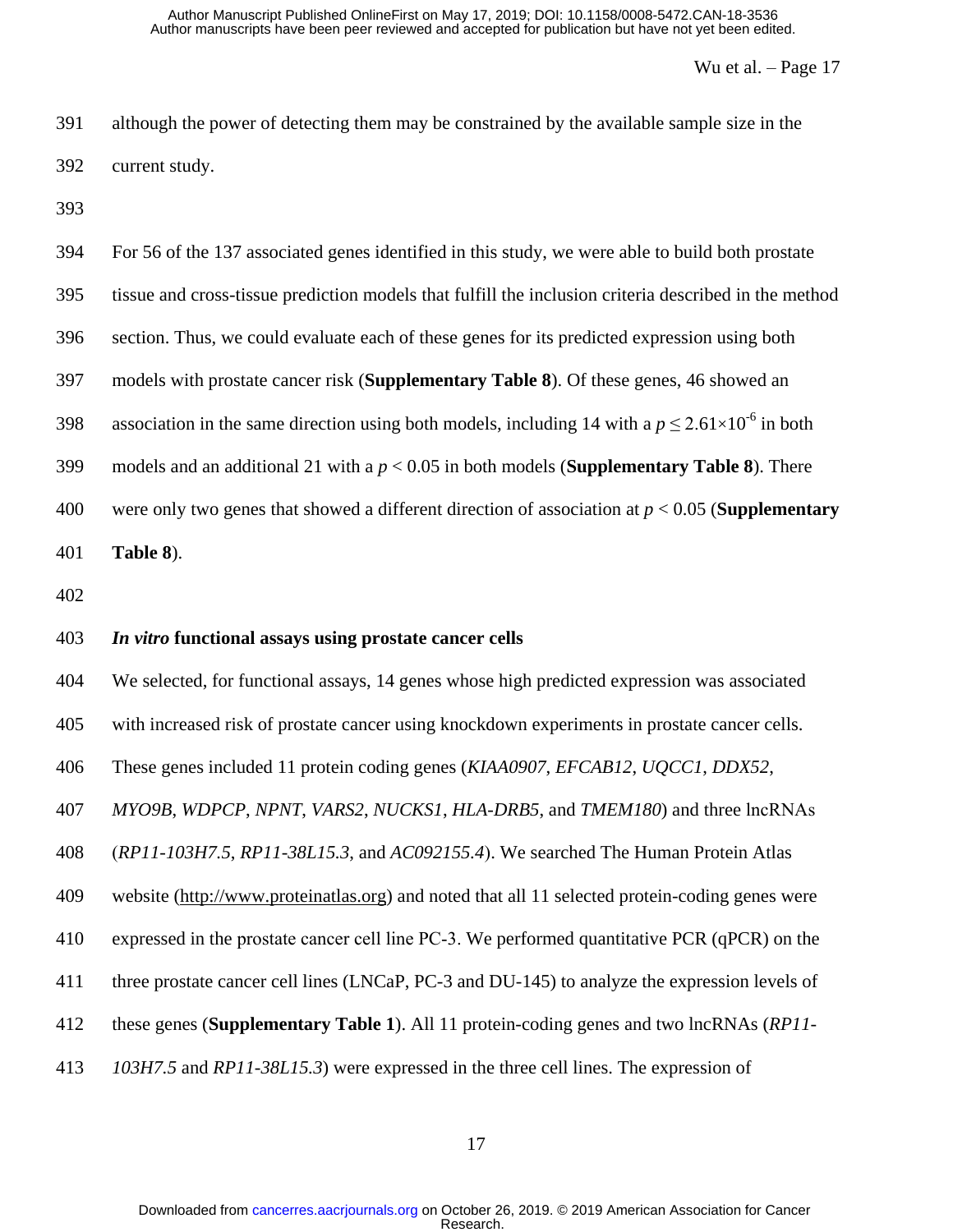| 414 | AC092155.4 was undetectable in any of the three cell lines using the standard RT-PCR protocol.      |
|-----|-----------------------------------------------------------------------------------------------------|
| 415 | We used cell lines PC-3, DU-145, and LNCaP for the viability assay, and PC-3 and DU-145 for         |
| 416 | the colony formation assay. These genes were silenced using small short interfering RNA             |
| 417 | (siRNA) and the knockdown efficiency was calculated in each cell line for each siRNA. Through       |
| 418 | qPCR validation, robust knockdown of the gene of interests (GOI) was achieved with all the          |
| 419 | siRNAs for the 11 protein-coding genes and lncRNAs RP11-103H7.5 and RP11-38L15.3                    |
| 420 | (Supplementary Figure 3).                                                                           |
| 421 |                                                                                                     |
| 422 | To assess the proliferation of cells following gene silencing, we quantified the relative viability |
| 423 | of cells after knocking down genes of interest in comparison with that of cells treated with non-   |
| 424 | target control (NTC) siRNA (Figure 2). Except for MYO9B, VARS2, and NPNT, knocking down             |
| 425 | any of the other genes resulted in a significantly decreased cell viability in at least one of the  |
| 426 | three prostate cancer cell lines (LNCaP, PC-3 and DU-145) used in our experiments. These            |
| 427 | results were consistent with our hypothesis that silencing genes whose predicted high expression    |
| 428 | was associated with an increased prostate cancer risk should reduce cell viability. Interestingly,  |
| 429 | down-regulation of any of the three lncRNAs (RP11-103H7.5, RP11-38L15.3, and AC092155.4)            |
| 430 | resulted in significantly decreased cell viability in all three tested cell lines compared with     |
| 431 | control group. We further assessed the influence of silencing these genes on colony forming         |
| 432 | ability in PC-3 and DU-145 cells (Figure 3). With the exception of WDPCP, knockdown for any         |
| 433 | of the other 13 genes resulted in significant reduction in colony forming efficiency in DU-145      |
| 434 | cells compared with the control. Experiments using PC-3 cells also showed, in general,              |
| 435 | reductions in colony forming efficiency, although the differences with controls were not            |

statistically significant. These results were consistent with our a priori hypothesis as well.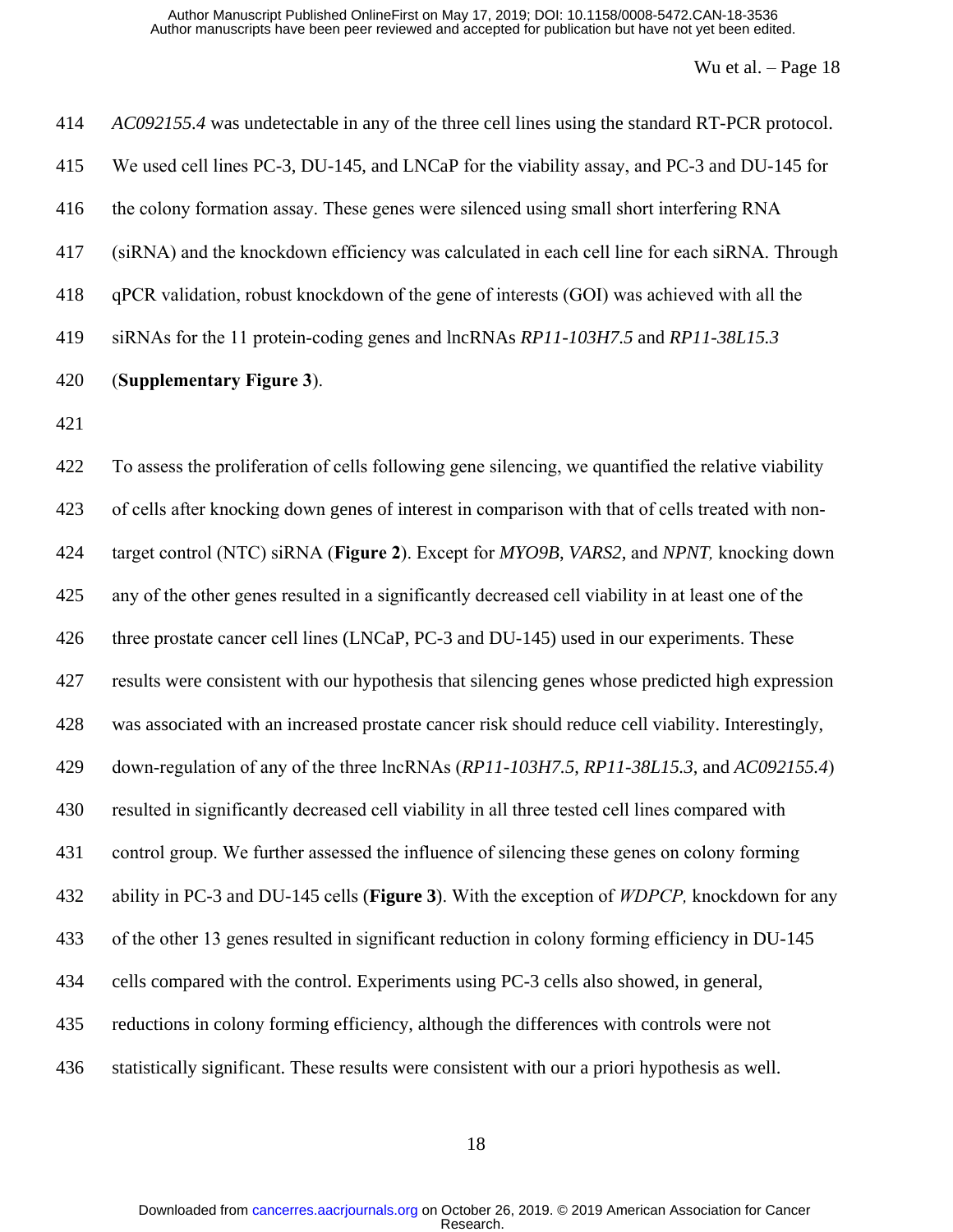## **Discussion**

 This is the most comprehensive TWAS study to evaluate the associations of genetically predicted gene expression with prostate cancer risk throughout the human genome. We identified 137 genes demonstrating a statistically significant association after Bonferroni correction, including nine novel associations independent of any reported prostate cancer risk variants. Of the 128 remaining associated genes, 94 have not been reported previously as potential causal genes at GWAS-identified loci for prostate cancer risk. Based on The Human Protein Atlas, many of our identified genes show an enriched expression pattern in prostate or other cancers, and some even demonstrate potential prognostic significance in prostate or other cancers (**Supplementary Table 9**). For virtually all of the identified genes, at least one gene expression predicting SNPs showed a highly significant association with prostate cancer risk, and for many genes, multiple expression-predicting SNPs were associated with the risk of prostate cancer (**Supplementary Tables 10 and 11**). This study provides substantial novel information to improve the understanding of genetics and etiology for prostate cancer, the most common malignancy among men in most countries around the world.

 Although TWAS-identified associations could be mediated by the expression level of the identified genes, it is also possible that such associations may be confounded via a linkage disequilibrium between expression predicting SNPs and a disease causal SNP acting through other mechanisms. To understand the functional importance of TWAS-identified associated genes, we silenced 14 genes whose predicted high levels of expression were associated with an increased prostate cancer risk in three prostate cancer cell lines, and assessed their influence on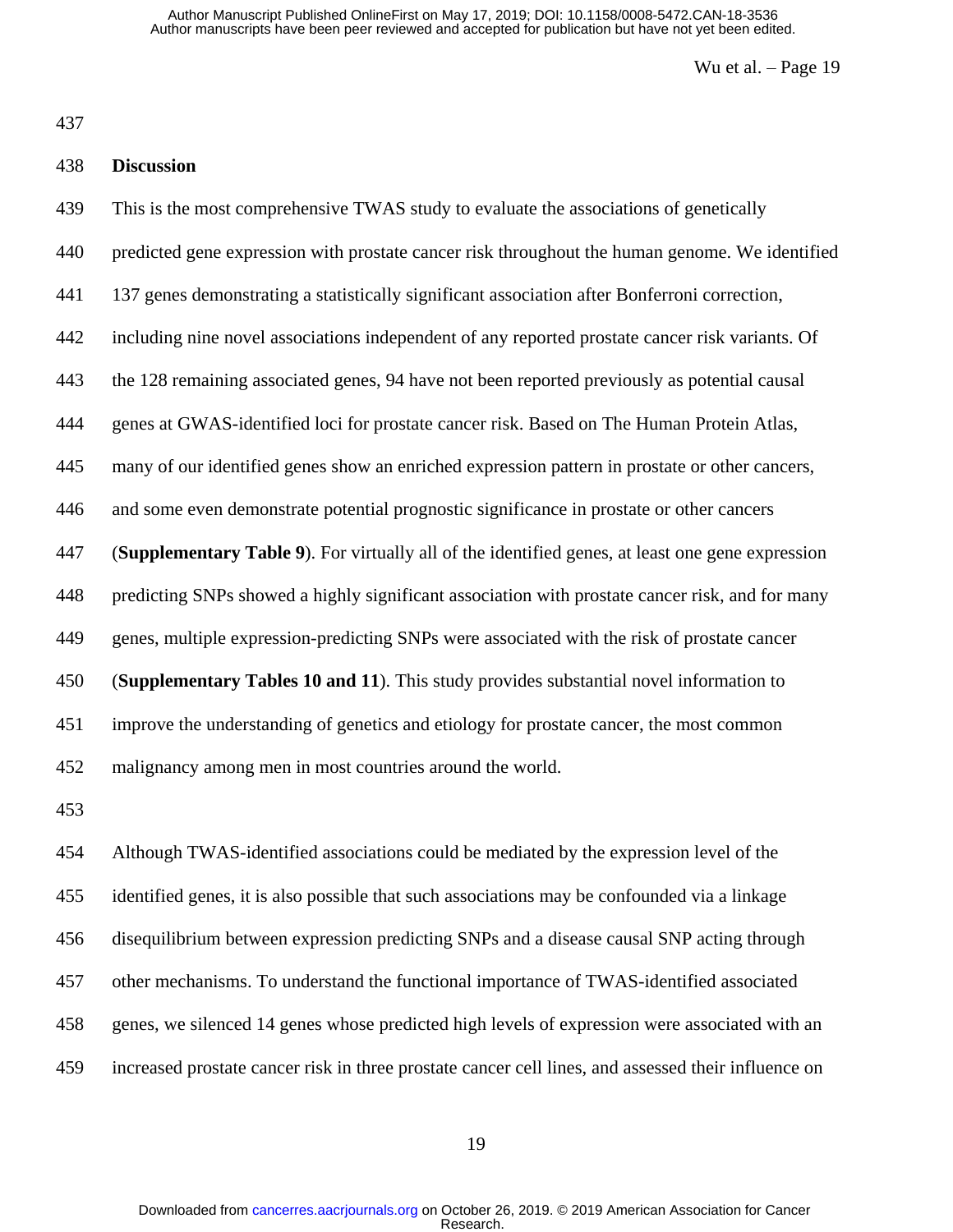| 460 | cell viability and colony forming efficiency. We observed that, interruption for many of these     |
|-----|----------------------------------------------------------------------------------------------------|
| 461 | genes demonstrated an effect in the tested cell lines, especially on colony forming efficiency in  |
| 462 | DU-145 cells and on viability in LNCaP cells. Based on previous research, downregulation of        |
| 463 | one of the tested genes, KIAA0907, had no influence on cell proliferation or cell viability        |
| 464 | distribution in non-small cell lung cancer cells(42). This supports that KIAA0907 may not be an    |
| 465 | essential gene. Our observation that knocking down expression of KIAA0907 resulted in              |
| 466 | significantly decreased cell viability in LNCaP cells and significantly decreased colony forming   |
| 467 | efficiency in DU-145 cells thus support a potential role of KIAA0907 in prostate tumorigenesis.    |
| 468 | It is expected that some real biological effects may not be detected in all related cell lines, as |
| 469 | each cell line has different characteristics and may not always accurately replicate the primary   |
| 470 | cells(43). We observed consistent and strong effects for the three lncRNAs evaluated in the        |
| 471 | experiments, RP11-103H7.5, RP11-38L15.3, and AC092155.4, although the expression and               |
| 472 | knockdown efficiency of AC092155.4 could not be detected in the three cell lines examined          |
| 473 | using the typical RT-PCR method. These results provide evidence for a potential causal role of     |
| 474 | these genes in the development of prostate cancer.                                                 |
| 475 |                                                                                                    |
| 476 | Some of the identified genes showing functional significance from our experiments have been        |
| 477 | previously reported to play important roles in the development of cancer. For example, MYO9B       |
| 478 | was found to be upregulated in prostate cancer cells with high metastatic potentials (44).         |

Knockdown of *MYO9B* was found to increase stress fiber formation and directional persistence,

and decrease 2D migration speed in prostate cancer cells[\(44\)](#page-26-8). Another gene, *NUCKS1*, was

identified as a putative oncogene and immunodiagnostic marker of hepatocellular carcinoma[\(45\)](#page-26-9).

Its overexpression was also identified as a prognostic marker for both colorectal cancer and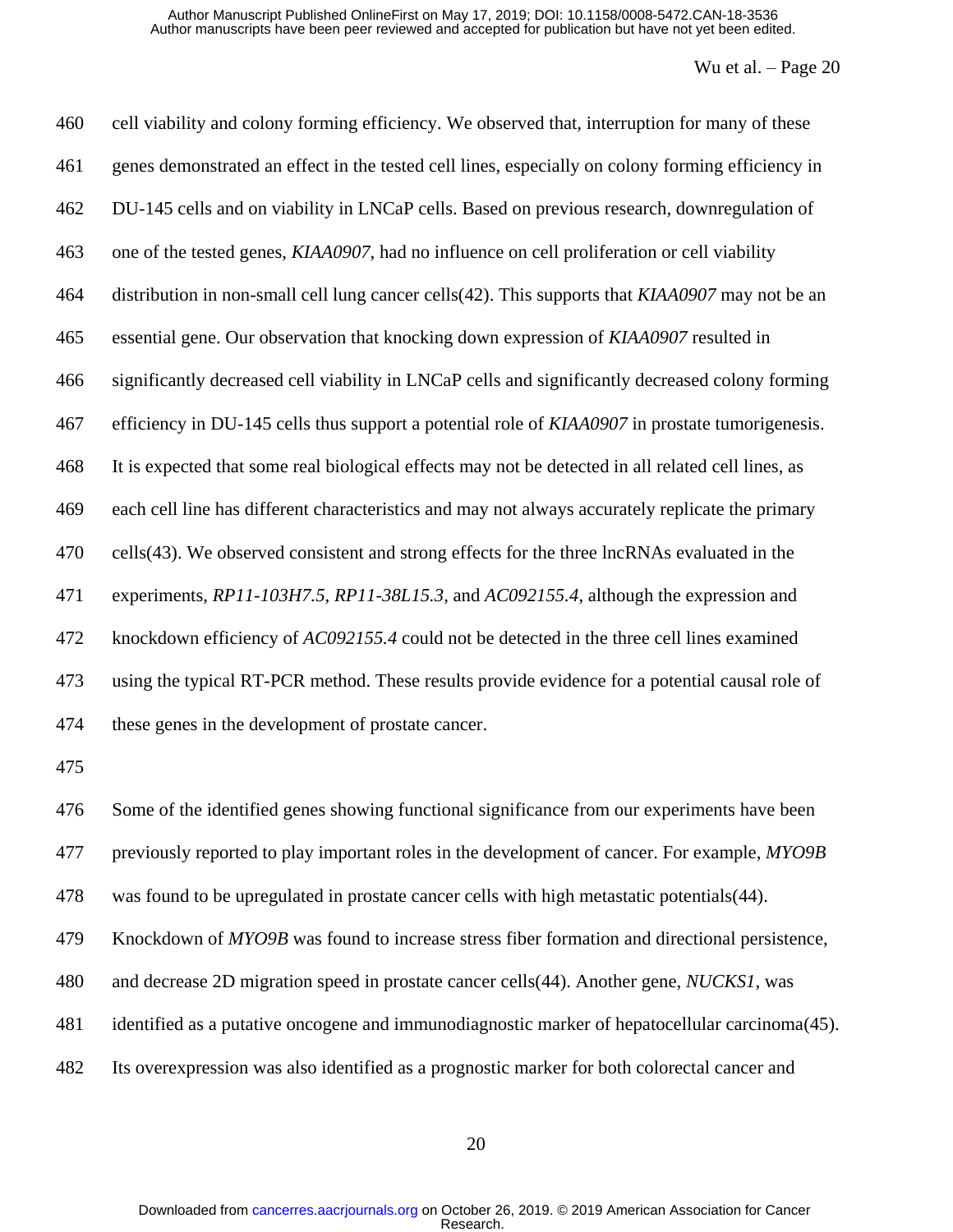| 483 | cervical squamous cell carcinoma( $46,47$ ). Furthermore, <i>NUCKS1</i> was found to be potentially |
|-----|-----------------------------------------------------------------------------------------------------|
| 484 | involved in the etiology of lung cancer(48). Our study provided additional evidence that these      |
| 485 | two genes might play an oncogenic role in prostate cancer etiology.                                 |

 In this large TWAS study we identified 103 associated genes which have not yet been implicated as potential causal genes at GWAS-identified loci for prostate cancer risk. Although we are not able to functionally characterize all of them in one single study, *in vitro/in vivo* studies or human studies have shown that some of these genes may play important roles in prostate tumorigenesis. For example, knockdown of *CLIC1* exerts inhibitory effects on prostate cancer cell proliferation and migration[\(49\)](#page-27-0). The *USP39* gene has been suggested to play an oncogenic role in prostate tumorigenesis, and overexpression of this gene was associated with a poor prognosis for prostate cancer patients[\(50\)](#page-27-1). Expressed only in normal prostate and prostate tumor tissues, *ANO7* has been shown to play a role in promoting cell contact-dependent interactions of prostate cancer cells, and was a potential target for T cell-mediated immunotherapy of prostate cancer[\(51-53\)](#page-27-2). *PDLIM5* was identified to be overexpressed in prostate cancer cells compared with benign prostate tissue and noncancer prostate cells[\(54\)](#page-27-3). These previous studies provide support of our findings regarding a potential role of these genes in prostate carcinogenesis.

 Previous studies have shown that the gene expression prediction models are generally stable and can capture well the cis-regulatory effects of genetic variants on gene expression[\(18](#page-25-1)[,19,](#page-25-10)[55\)](#page-27-4). Based on our external validation using both Mayo Clinic and TCGA data, the prostate tissue models and cross-tissue models built in this study demonstrated reasonable prediction performance, overall. The sample size for association analyses in this study was large, which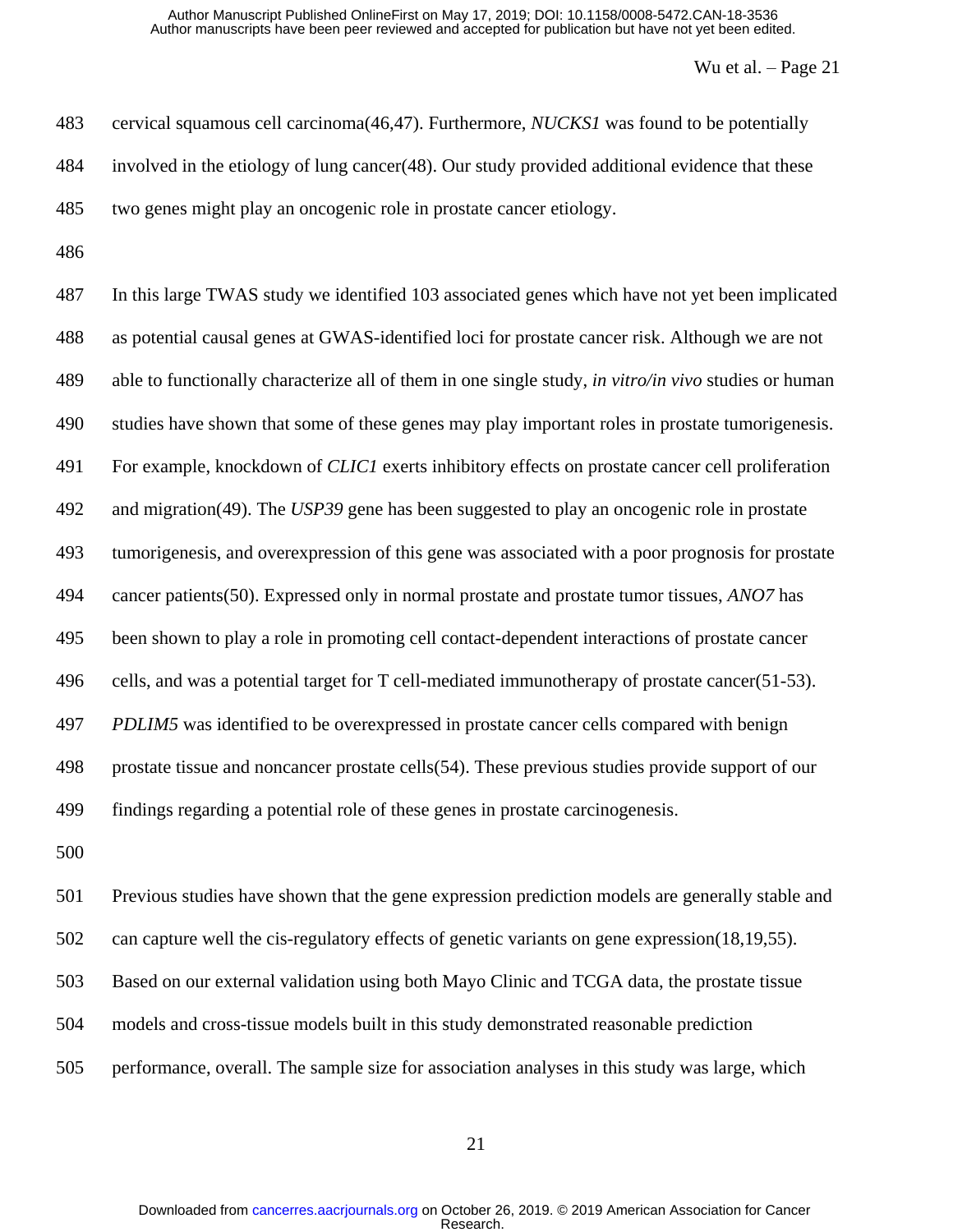provides high statistical power to detect a large number of prostate cancer susceptibility gene candidates. On the other hand, the sample size for building prostate tissue specific expression prediction models was relatively small (n=73), which may affect the precision of estimated model parameters. Given that the regulatory mechanisms for most genes are similar across most human tissues[\(25](#page-25-3)[,26\)](#page-25-11), we also built cross-tissue models using gene expression data generated in all tissues from 369 European descendants to increase the statistical power. The cross-tissue models are expected to have improved power for genes whose regulatory mechanisms are similar across most tissues. In comparison, prostate tissue models are likely to be more appropriate for genes whose regulatory mechanisms are specific to prostate tissue. With that being said, for genes that we could build both prostate tissue model and cross-tissue model, their associations with prostate cancer risk were, in general, consistent with each other (**Supplementary Table 8**). Not all genes could be evaluated in our study due to their various hereditary components in expression regulation. For example, previous studies suggested an important role of genes *ASCL2*[\(8\)](#page-24-5), *C10orf32*[\(8](#page-24-5)[,9\)](#page-24-8), *COL2A1*[\(8\)](#page-24-5), *DBIL5P*[\(8\)](#page-24-5), *EBF2*[\(11\)](#page-24-9), and *GJB1*[\(8\)](#page-24-5) in the etiology of prostate cancer. However, expression of these genes cannot be predicted well using data currently available in the GTEx project which has precluded us from including them in the association analyses. With a large sample size and improved model building strategies, we expect that additional genes could be identified in relation to prostate cancer risk in future studies. As with most other *in vitro* experiments, we used cancer cell lines to evaluate the functional significance of associated genes identified in our study. Future studies could be conducted using normal prostate cell lines. In the current work we did not include negative controls in the *in vitro* experiments. However, it is difficult to identify negative control genes for which there is sufficient evidence supporting their irrelevance with prostate cancer. In addition,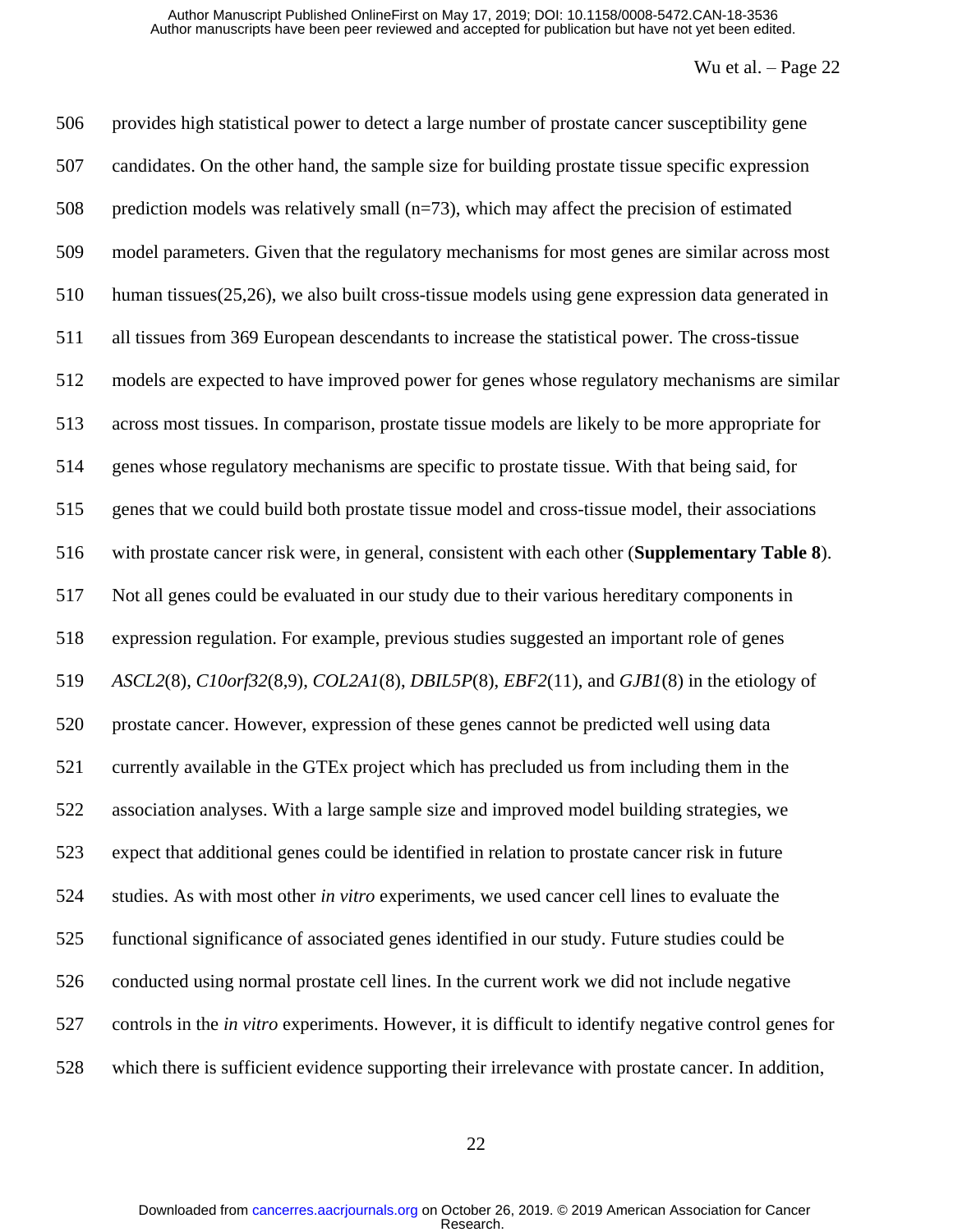| 529        | we did not build prediction models using data from other tissues, some of which could be          |
|------------|---------------------------------------------------------------------------------------------------|
| 530        | relevant to prostate cancer etiology. Future studies using data from relevant tissues could be    |
| 531        | helpful in identifying additional candidate genes contributing to prostate cancer etiology.       |
| 532        |                                                                                                   |
| 533        | In conclusion, in this large-scale TWAS study of prostate cancer, we identified a large number of |
| 534        | novel genes in association with prostate cancer risk. The silencing experiments we performed      |
| 535        | suggest that many of the genes identified by TWAS are likely to mediate risk of prostate cancer   |
| 536        | by affecting viability or colony forming efficiency, two of the hallmarks of cancer. Further      |
| 537        | investigation of these genes will provide additional insight into the biology and genetic of      |
| 538        | prostate cancer.                                                                                  |
| 539        |                                                                                                   |
|            |                                                                                                   |
| 540        | Data availability                                                                                 |
| 541        | The GTEx data are publically available via dbGaP (www.ncbi.nlm.nih.gov/gap; dbGaP Study           |
|            | Accession: phs000424.v6.p1). The Mayo Clinic study data are available via dbGaP (Accession:       |
| 542<br>543 | phs000985.v1.p1). TCGA data are available via the National Cancer Institute's Genomic Data        |
| 544        | Commons Data Portal (https://gdc.cancer.gov/). The OncoArray genotype data and relevant           |
| 545        | covariate information (i.e. ethnicity, country, principal components, etc.) for prostate cancer   |
| 546        | study are deposited into dbGAP (Accession #: phs001391.v1.p1). In total 47 of the 52              |
| 547        | OncoArray studies, encompassing nearly 90% of the individual samples, are available. The          |
| 548        | previous meta-analysis summary results and genotype data currently are available in dbGaP         |
| 549        | $(Accession$ #: $phs001081.v1.p1)$ .                                                              |

## **Acknowledgements**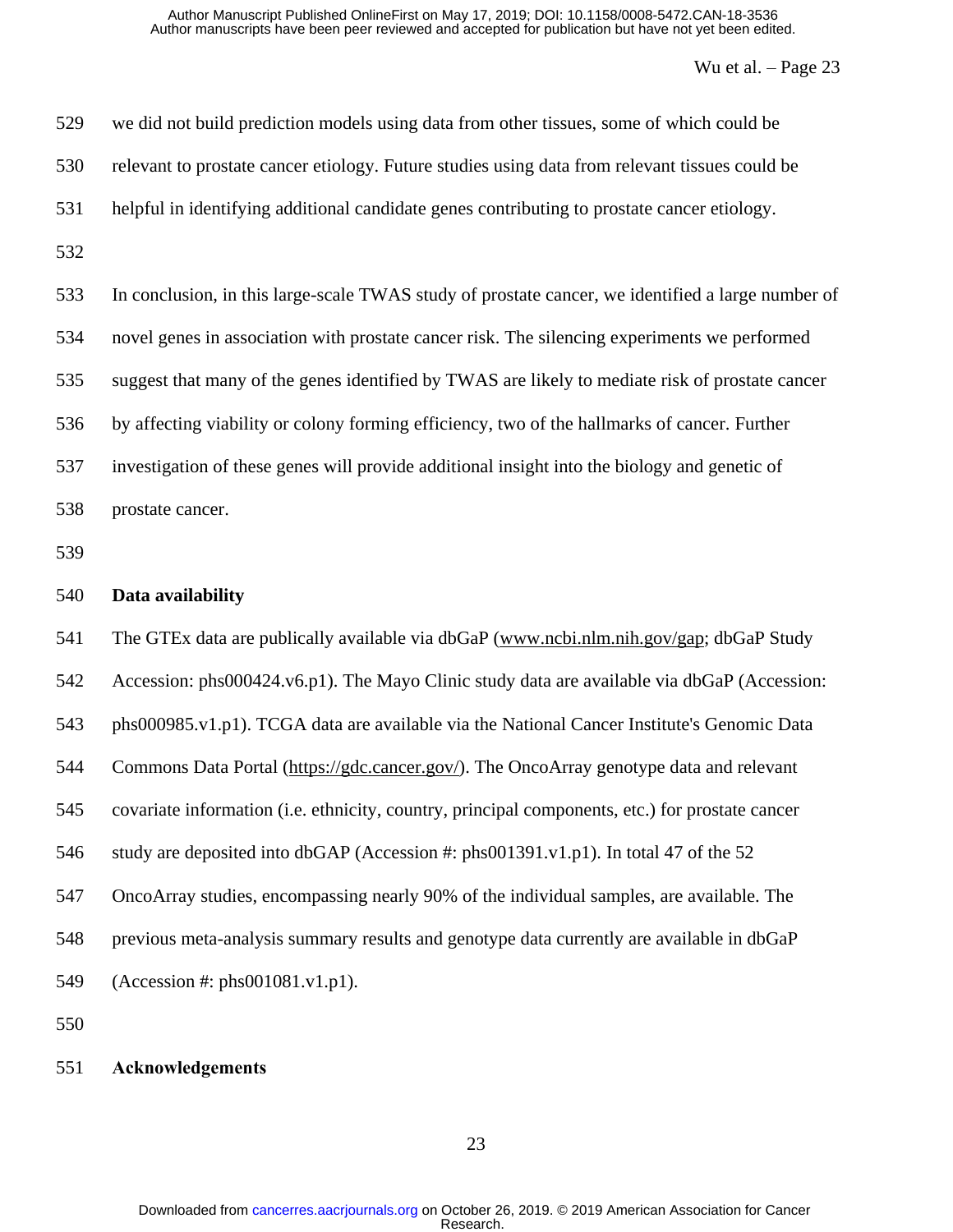| 552 | The authors thank Jing He, Wanqing Wen, Hui Cai and Bingshan Li of Vanderbilt University            |
|-----|-----------------------------------------------------------------------------------------------------|
| 553 | School of Medicine for their help with this study. The authors also would like to thank all the     |
| 554 | individuals for their participation in the parent studies and all the researchers, clinicians,      |
| 555 | technicians and administrative staff for their contribution to the studies. We are also grateful to |
| 556 | Hae Kyung Im of University of Chicago for her help. The data analyses were conducted using          |
| 557 | the Advanced Computing Center for Research and Education (ACCRE) at Vanderbilt University.          |
| 558 | This project at Vanderbilt University Medical Center was supported in part by funds from Anne       |
| 559 | Potter Wilson endowment. Lang Wu was supported by NCI K99 CA218892 and the Vanderbilt               |
| 560 | Molecular and Genetic Epidemiology of Cancer (MAGEC) training program (U.S. NCI grant               |
| 561 | R25 CA160056). Joshua A. Bauer was supported by 1R50CA211206. The Genotype-Tissue                   |
| 562 | Expression (GTEx) Project was supported by the Common Fund of the Office of the Director of         |
| 563 | the National Institutes of Health, and by NCI, NHGRI, NHLBI, NIDA, NIMH, and NINDS. The             |
| 564 | GTEx data used for the analyses described in this manuscript were obtained from dbGaP               |
| 565 | accession number phs000424.v6.p1. A full description of funding and acknowledgments for             |
| 566 | PRACTICAL consortium, CRUK, BPC3, CAPS, PEGASUS are included in the Supplementary                   |
| 567 | Note.                                                                                               |
| 500 |                                                                                                     |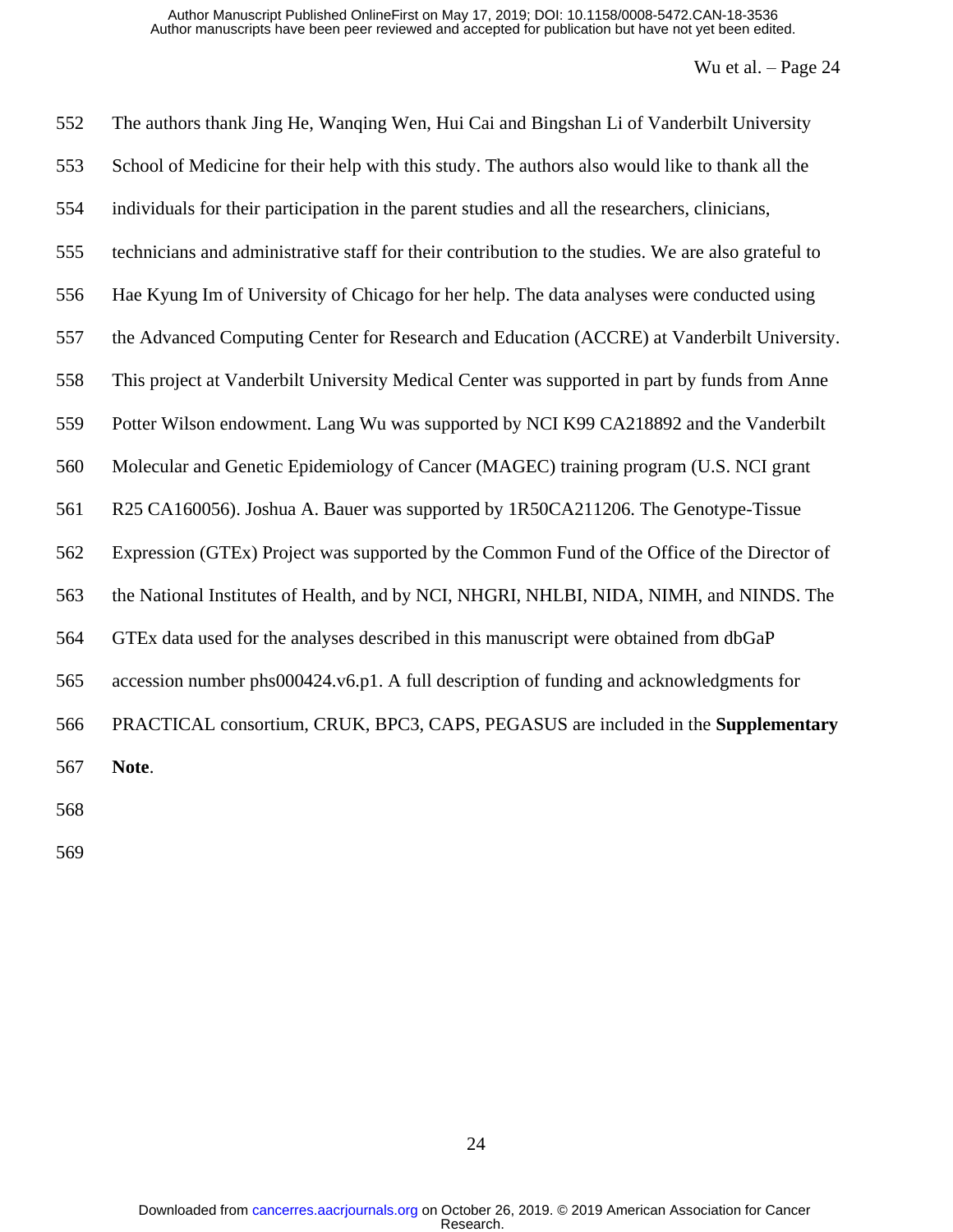### **References**

- <span id="page-24-0"></span>1. Siegel RL, Miller KD, Jemal A. Cancer statistics, 2019. CA: a cancer journal for clinicians **2019**;69:7-34
- <span id="page-24-1"></span>2. Demichelis F, Stanford JL. Genetic predisposition to prostate cancer: Update and future perspectives. Urologic oncology **2015**;33:75-84
- <span id="page-24-2"></span>3. Crawford ED. Epidemiology of prostate cancer. Urology **2003**;62:3-12
- <span id="page-24-3"></span>4. Al Olama AA, Kote-Jarai Z, Berndt SI, Conti DV, Schumacher F, Han Y*, et al.* A metaanalysis of 87,040 individuals identifies 23 new susceptibility loci for prostate cancer. Nature genetics **2014**;46:1103-9
- 5. Eeles RA, Olama AA, Benlloch S, Saunders EJ, Leongamornlert DA, Tymrakiewicz M*, et al.* Identification of 23 new prostate cancer susceptibility loci using the iCOGS custom genotyping array. Nature genetics **2013**;45:385-91, 91e1-2
- 6. Schumacher FR, Al Olama AA, Berndt SI, Benlloch S, Ahmed M, Saunders EJ*, et al.* Association analyses of more than 140,000 men identify 63 new prostate cancer susceptibility loci. Nature genetics **2018**
- <span id="page-24-4"></span>7. Consortium EP. An integrated encyclopedia of DNA elements in the human genome. Nature **2012**;489:57-74
- <span id="page-24-5"></span>8. Thibodeau SN, French AJ, McDonnell SK, Cheville J, Middha S, Tillmans L*, et al.* Identification of candidate genes for prostate cancer-risk SNPs utilizing a normal prostate tissue eQTL data set. Nature communications **2015**;6:8653
- <span id="page-24-8"></span>9. Han Y, Hazelett DJ, Wiklund F, Schumacher FR, Stram DO, Berndt SI*, et al.* Integration of multiethnic fine-mapping and genomic annotation to prioritize candidate functional SNPs at prostate cancer susceptibility regions. Human molecular genetics **2015**;24:5603- 18
- 10. Amin Al Olama A, Dadaev T, Hazelett DJ, Li Q, Leongamornlert D, Saunders EJ*, et al.* Multiple novel prostate cancer susceptibility signals identified by fine-mapping of known risk loci among Europeans. Human molecular genetics **2015**;24:5589-602
- <span id="page-24-9"></span>11. Li Q, Stram A, Chen C, Kar S, Gayther S, Pharoah P*, et al.* Expression QTL-based analyses reveal candidate causal genes and loci across five tumor types. Human molecular genetics **2014**;23:5294-302
- 12. Guo H, Ahmed M, Zhang F, Yao CQ, Li S, Liang Y*, et al.* Modulation of long noncoding RNAs by risk SNPs underlying genetic predispositions to prostate cancer. Nature genetics **2016**;48:1142-50
- <span id="page-24-6"></span>13. Penney KL, Sinnott JA, Tyekucheva S, Gerke T, Shui IM, Kraft P*, et al.* Association of prostate cancer risk variants with gene expression in normal and tumor tissue. Cancer epidemiology, biomarkers & prevention : a publication of the American Association for Cancer Research, cosponsored by the American Society of Preventive Oncology **2015**;24:255-60
- 14. Du M, Tillmans L, Gao J, Gao P, Yuan T, Dittmar RL*, et al.* Chromatin interactions and candidate genes at ten prostate cancer risk loci. Scientific reports **2016**;6:23202
- 15. Jin HJ, Jung S, DebRoy AR, Davuluri RV. Identification and validation of regulatory SNPs that modulate transcription factor chromatin binding and gene expression in prostate cancer. Oncotarget **2016**
- <span id="page-24-7"></span>16. Gusev A, Shi H, Kichaev G, Pomerantz M, Li F, Long HW*, et al.* Atlas of prostate cancer heritability in European and African-American men pinpoints tissue-specific regulation. Nature communications **2016**;7:10979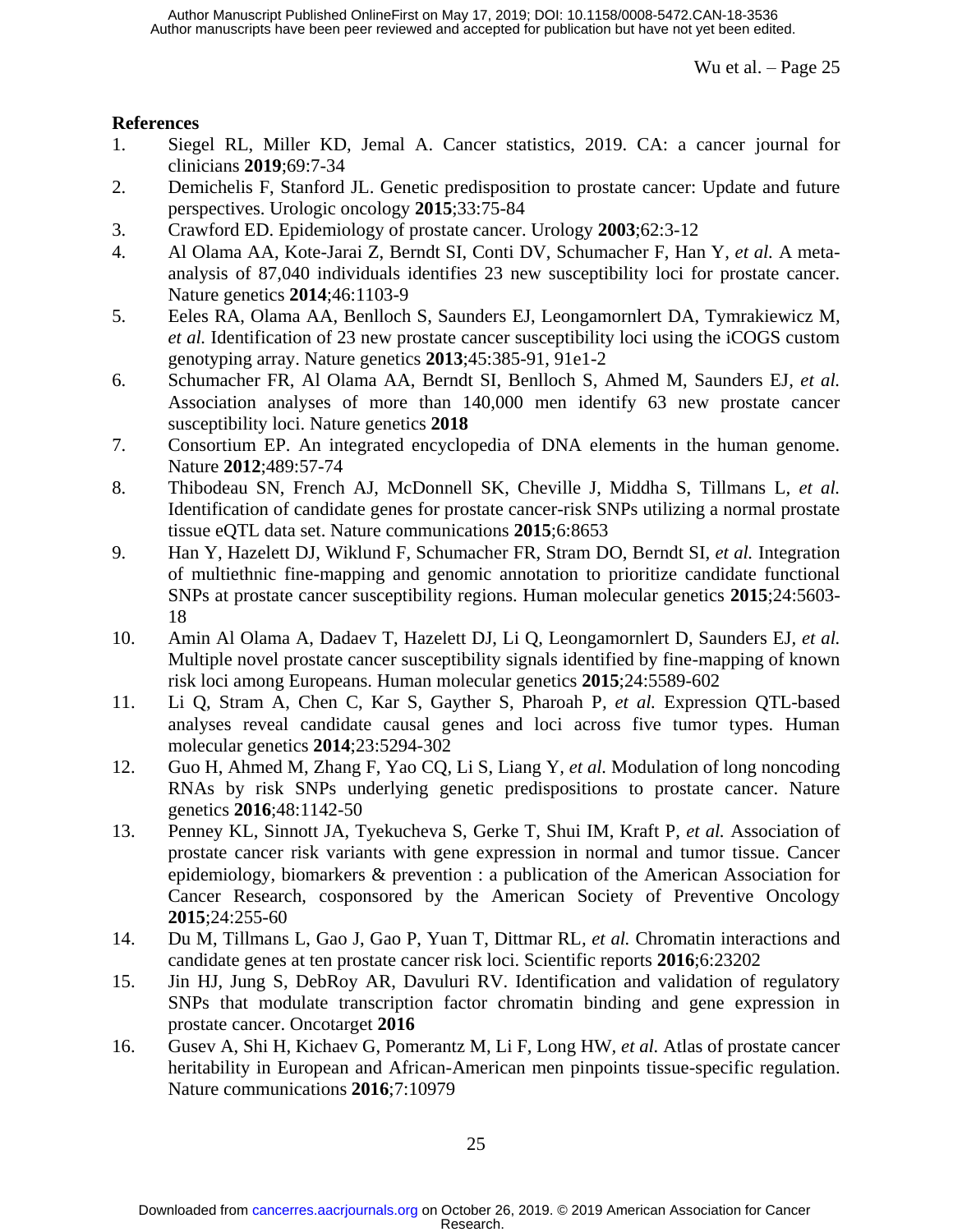- <span id="page-25-0"></span>17. Barbeira AN, Dickinson SP, Bonazzola R, Zheng J, Wheeler HE, Torres JM*, et al.* Exploring the phenotypic consequences of tissue specific gene expression variation inferred from GWAS summary statistics. Nature communications **2018**;9:1825.
- <span id="page-25-1"></span>18. Gamazon ER, Wheeler HE, Shah KP, Mozaffari SV, Aquino-Michaels K, Carroll RJ*, et al.* A gene-based association method for mapping traits using reference transcriptome data. Nature genetics **2015**;47:1091-8
- <span id="page-25-10"></span>19. Gusev A, Ko A, Shi H, Bhatia G, Chung W, Penninx BW*, et al.* Integrative approaches for large-scale transcriptome-wide association studies. Nature genetics **2016**;48:245-52
- 20. Zhu Z, Zhang F, Hu H, Bakshi A, Robinson MR, Powell JE*, et al.* Integration of summary data from GWAS and eQTL studies predicts complex trait gene targets. Nature genetics **2016**
- 21. Ferreira MA, Jansen R, Willemsen G, Penninx B, Bain LM, Vicente CT*, et al.* Genebased analysis of regulatory variants identifies 4 putative novel asthma risk genes related to nucleotide synthesis and signaling. The Journal of allergy and clinical immunology **2016**
- 22. Pavlides JM, Zhu Z, Gratten J, McRae AF, Wray NR, Yang J. Predicting gene targets from integrative analyses of summary data from GWAS and eQTL studies for 28 human complex traits. Genome medicine **2016**;8:84
- 23. Wu L, Shi W, Long J, Guo X, Michailidou K, Beesley J*, et al.* A transcriptome-wide association study of 229,000 women identifies new candidate susceptibility genes for breast cancer. Nature genetics **2018**;50:968-78
- <span id="page-25-2"></span>24. Mancuso N, Gayther S, Gusev A, Zheng W, Penney KL, Kote-Jarai Z*, et al.* Large-scale transcriptome-wide association study identifies new prostate cancer risk regions. Nature communications **2018**;9:4079
- <span id="page-25-3"></span>25. Consortium GT. Human genomics. The Genotype-Tissue Expression (GTEx) pilot analysis: multitissue gene regulation in humans. Science **2015**;348:648-60
- <span id="page-25-11"></span>26. Ongen H, Brown AA, Delaneau O, Panousis NI, Nica AC, Consortium GT*, et al.* Estimating the causal tissues for complex traits and diseases. Nat Genet **2017**;49:1676-83
- <span id="page-25-8"></span>27. Consortium GT, Laboratory DA, Coordinating Center -Analysis Working G, Statistical Methods groups-Analysis Working G, Enhancing Gg, Fund NIHC*, et al.* Genetic effects on gene expression across human tissues. Nature **2017**;550:204-13
- <span id="page-25-4"></span>28. Wheeler HE, Shah KP, Brenner J, Garcia T, Aquino-Michaels K, Consortium GT*, et al.* Survey of the Heritability and Sparse Architecture of Gene Expression Traits across Human Tissues. PLoS genetics **2016**;12:e1006423
- <span id="page-25-5"></span>29. McCarthy S, Das S, Kretzschmar W, Delaneau O, Wood AR, Teumer A*, et al.* A reference panel of 64,976 haplotypes for genotype imputation. Nature genetics **2016**;48:1279-83
- <span id="page-25-6"></span>30. Delaneau O, Marchini J, Zagury JF. A linear complexity phasing method for thousands of genomes. Nature methods **2012**;9:179-81
- <span id="page-25-7"></span>31. Howie BN, Donnelly P, Marchini J. A flexible and accurate genotype imputation method for the next generation of genome-wide association studies. PLoS genetics **2009**;5:e1000529
- <span id="page-25-9"></span>32. DeLuca DS, Levin JZ, Sivachenko A, Fennell T, Nazaire MD, Williams C*, et al.* RNA-SeQC: RNA-seq metrics for quality control and process optimization. Bioinformatics **2012**;28:1530-2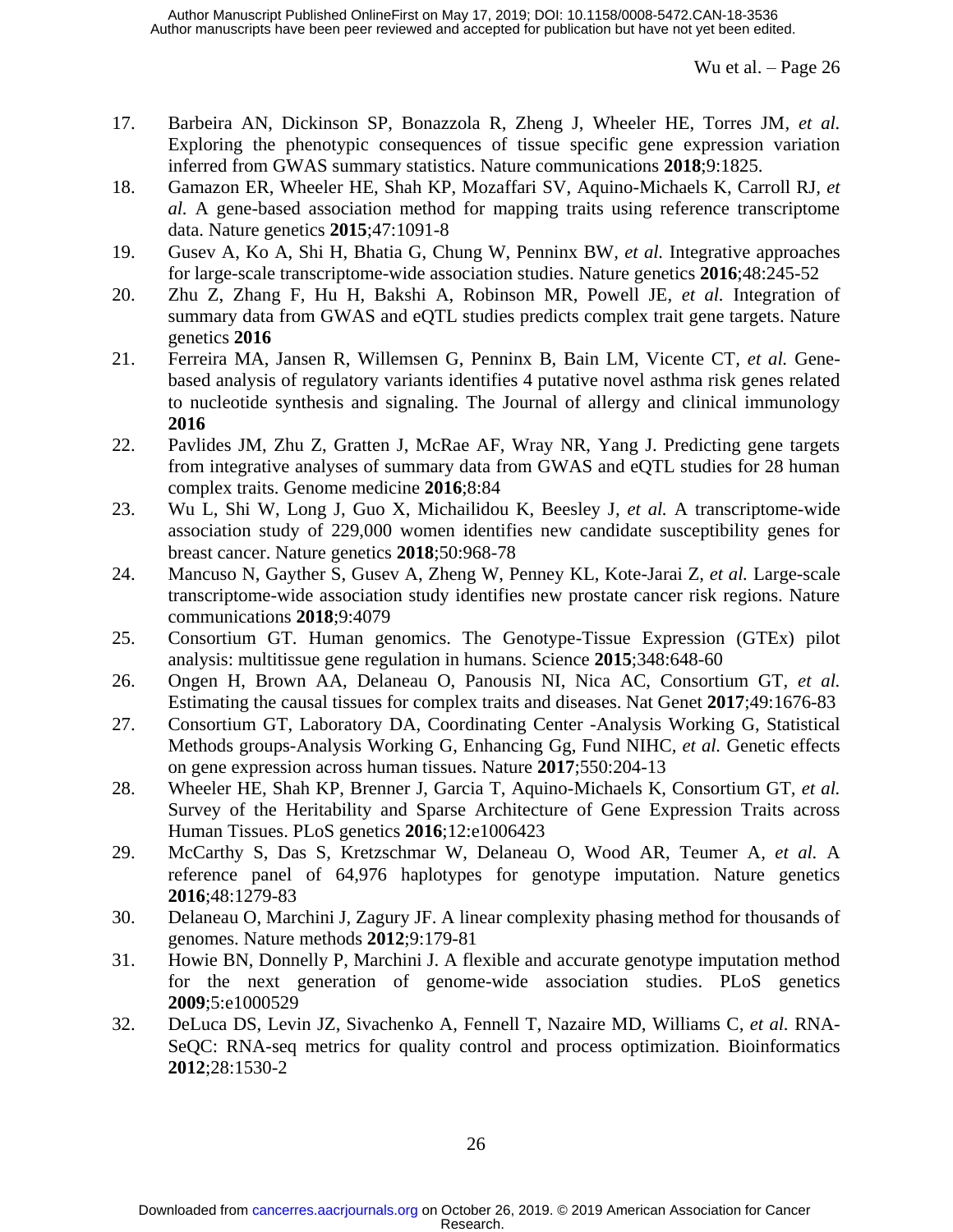- <span id="page-26-0"></span>33. Stegle O, Parts L, Piipari M, Winn J, Durbin R. Using probabilistic estimation of expression residuals (PEER) to obtain increased power and interpretability of gene expression analyses. Nature protocols **2012**;7:500-7
- 34. Maston GA, Evans SK, Green MR. Transcriptional regulatory elements in the human genome. Annual review of genomics and human genetics **2006**;7:29-59
- <span id="page-26-13"></span>35. Pennacchio LA, Bickmore W, Dean A, Nobrega MA, Bejerano G. Enhancers: five essential questions. Nature reviews Genetics **2013**;14:288-95
- 36. Dixon JR, Selvaraj S, Yue F, Kim A, Li Y, Shen Y*, et al.* Topological domains in mammalian genomes identified by analysis of chromatin interactions. Nature **2012**;485:376-80
- <span id="page-26-1"></span>37. Guo X, Lin M, Rockowitz S, Lachman HM, Zheng D. Characterization of human pseudogene-derived non-coding RNAs for functional potential. PloS one **2014**;9:e93972
- <span id="page-26-2"></span>38. Casbas-Hernandez P, Sun X, Roman-Perez E, D'Arcy M, Sandhu R, Hishida A*, et al.* Tumor intrinsic subtype is reflected in cancer-adjacent tissue. Cancer epidemiology, biomarkers & prevention : a publication of the American Association for Cancer Research, cosponsored by the American Society of Preventive Oncology **2015**;24:406-14
- <span id="page-26-3"></span>39. Huang X, Stern DF, Zhao H. Transcriptional Profiles from Paired Normal Samples Offer Complementary Information on Cancer Patient Survival--Evidence from TCGA Pan-Cancer Data. Scientific reports **2016**;6:20567
- <span id="page-26-4"></span>40. Yang J, Ferreira T, Morris AP, Medland SE, Genetic Investigation of ATC, Replication DIG*, et al.* Conditional and joint multiple-SNP analysis of GWAS summary statistics identifies additional variants influencing complex traits. Nature genetics **2012**;44:369-75, S1-3
- <span id="page-26-5"></span>41. Bauer JA, Ye F, Marshall CB, Lehmann BD, Pendleton CS, Shyr Y*, et al.* RNA interference (RNAi) screening approach identifies agents that enhance paclitaxel activity in breast cancer cells. Breast cancer research : BCR **2010**;12:R41
- <span id="page-26-6"></span>42. Mei YP, Liao JP, Shen J, Yu L, Liu BL, Liu L*, et al.* Small nucleolar RNA 42 acts as an oncogene in lung tumorigenesis. Oncogene **2012**;31:2794-804
- <span id="page-26-7"></span>43. Kaur G, Dufour JM. Cell lines: Valuable tools or useless artifacts. Spermatogenesis **2012**;2:1-5
- <span id="page-26-8"></span>44. Makowska KA, Hughes RE, White KJ, Wells CM, Peckham M. Specific Myosins Control Actin Organization, Cell Morphology, and Migration in Prostate Cancer Cells. Cell reports **2015**;13:2118-25
- <span id="page-26-9"></span>45. Cheong JY, Kim YB, Woo JH, Kim DK, Yeo M, Yang SJ*, et al.* Identification of NUCKS1 as a putative oncogene and immunodiagnostic marker of hepatocellular carcinoma. Gene **2016**;584:47-53
- <span id="page-26-10"></span>46. Gu L, Xia B, Zhong L, Ma Y, Liu L, Yang L*, et al.* NUCKS1 overexpression is a novel biomarker for recurrence-free survival in cervical squamous cell carcinoma. Tumour biology : the journal of the International Society for Oncodevelopmental Biology and Medicine **2014**;35:7831-6
- <span id="page-26-11"></span>47. Kikuchi A, Ishikawa T, Mogushi K, Ishiguro M, Iida S, Mizushima H*, et al.* Identification of NUCKS1 as a colorectal cancer prognostic marker through integrated expression and copy number analysis. International journal of cancer **2013**;132:2295-302
- <span id="page-26-12"></span>48. Shen H, Wang L, Ge X, Jiang CF, Shi ZM, Li DM*, et al.* MicroRNA-137 inhibits tumor growth and sensitizes chemosensitivity to paclitaxel and cisplatin in lung cancer. Oncotarget **2016**;7:20728-42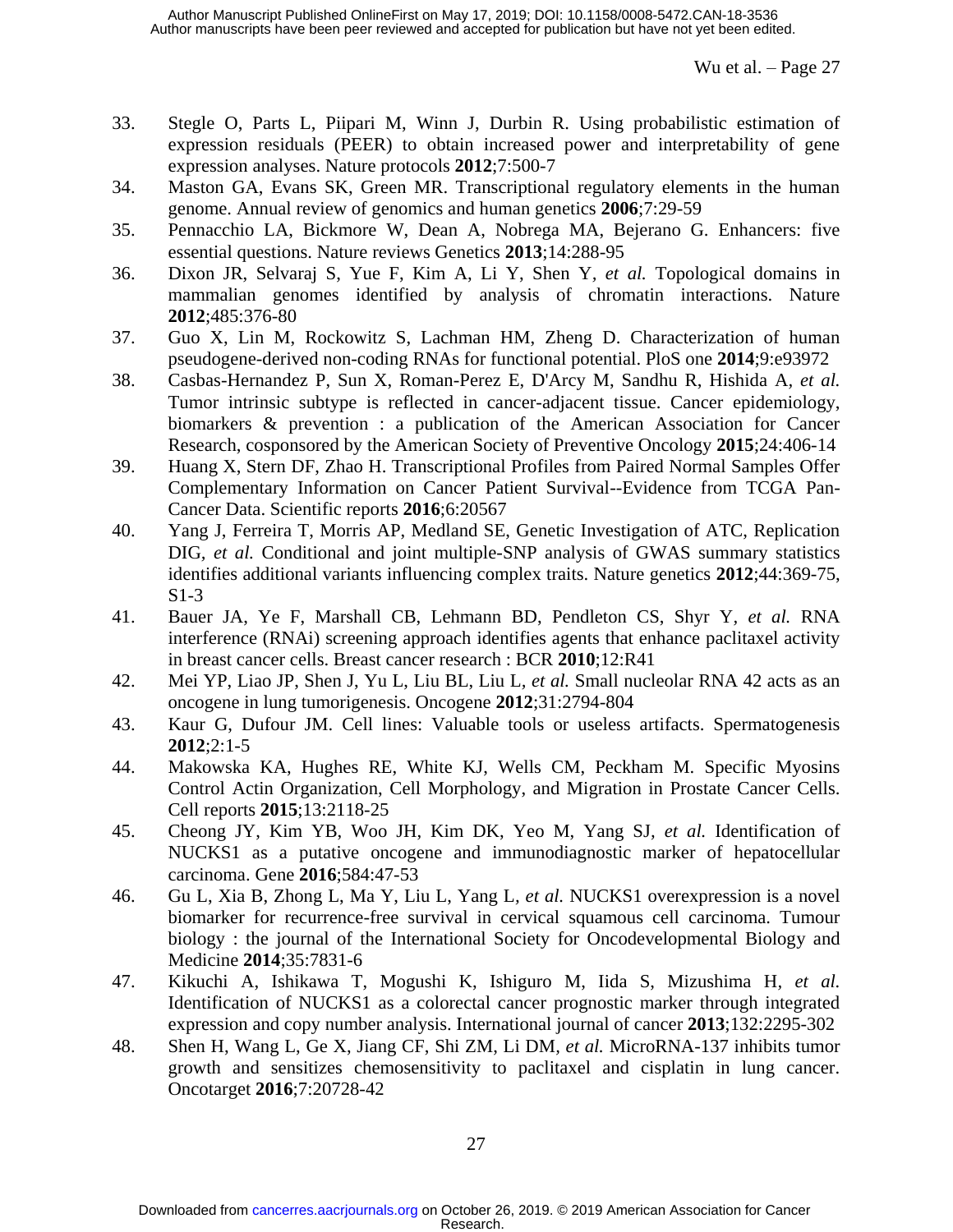- <span id="page-27-0"></span>49. Tian Y, Guan Y, Jia Y, Meng Q, Yang J. Chloride intracellular channel 1 regulates prostate cancer cell proliferation and migration through the MAPK/ERK pathway. Cancer biotherapy & radiopharmaceuticals **2014**;29:339-44
- <span id="page-27-1"></span>50. Huang Y, Pan XW, Li L, Chen L, Liu X, Lu JL*, et al.* Overexpression of USP39 predicts poor prognosis and promotes tumorigenesis of prostate cancer via promoting EGFR mRNA maturation and transcription elongation. Oncotarget **2016**;7:22016-30
- <span id="page-27-2"></span>51. Cereda V, Poole DJ, Palena C, Das S, Bera TK, Remondo C*, et al.* New gene expressed in prostate: a potential target for T cell-mediated prostate cancer immunotherapy. Cancer immunology, immunotherapy : CII **2010**;59:63-71
- 52. Das S, Hahn Y, Nagata S, Willingham MC, Bera TK, Lee B*, et al.* NGEP, a prostatespecific plasma membrane protein that promotes the association of LNCaP cells. Cancer research **2007**;67:1594-601
- 53. Bera TK, Das S, Maeda H, Beers R, Wolfgang CD, Kumar V*, et al.* NGEP, a gene encoding a membrane protein detected only in prostate cancer and normal prostate. Proceedings of the National Academy of Sciences of the United States of America **2004**;101:3059-64
- <span id="page-27-3"></span>54. Guyon I, Fritsche, H., Choppa, P., Yang, L.Y., Barnhill, S. A four-gene expression signature for prostate cancer cells consisting of UAP1, PDLIM5, IMPDH2, and HSPD1. UroToday Int J **2009**;2:3834-44
- <span id="page-27-4"></span>55. Zhu Z, Zhang F, Hu H, Bakshi A, Robinson MR, Powell JE*, et al.* Integration of summary data from GWAS and eQTL studies predicts complex trait gene targets. Nature genetics **2016**;48:481-7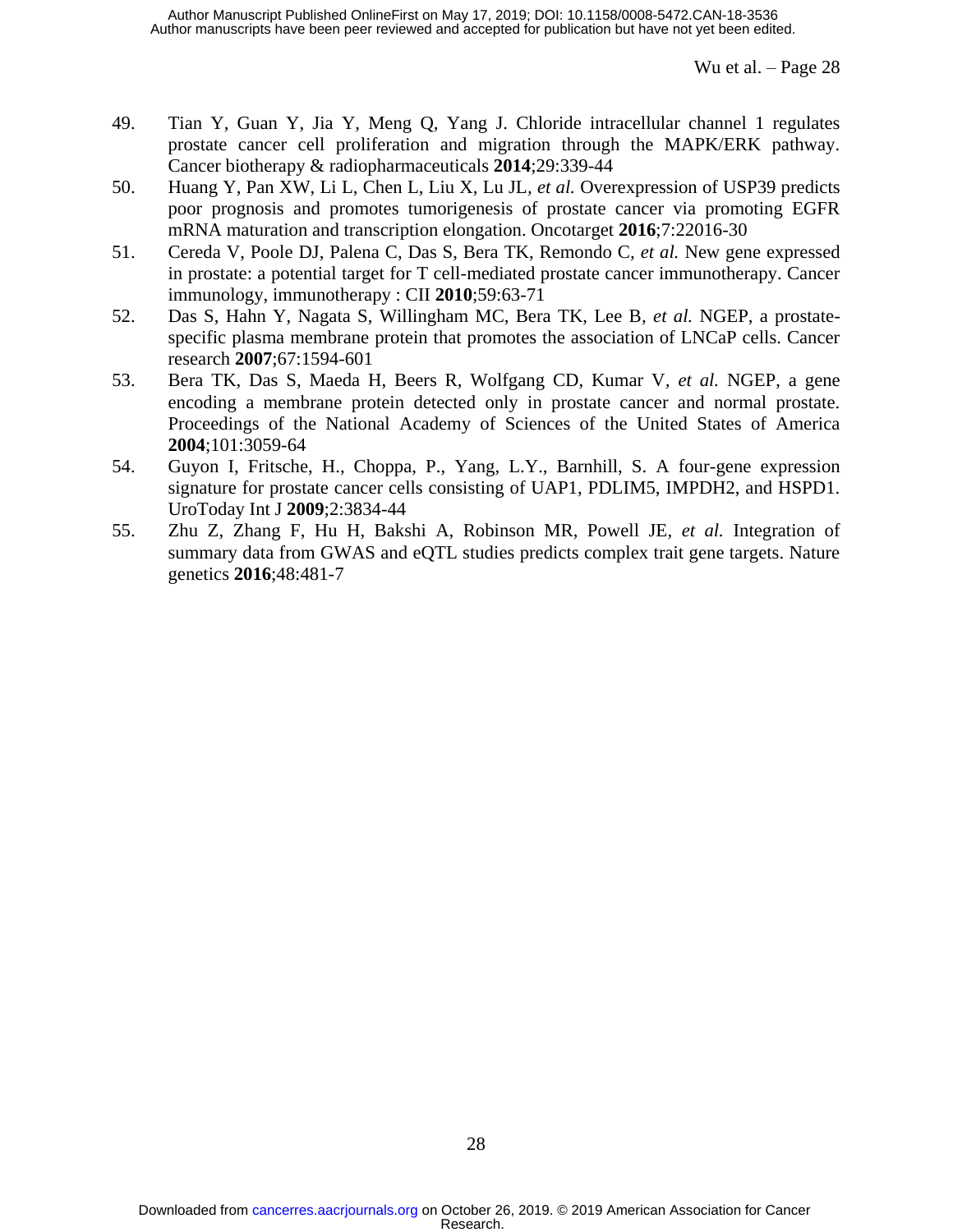|               |                 |              |                   |         |                        |                       |                  | <b>Distance to</b> | P value after           | No. of SNPs in |
|---------------|-----------------|--------------|-------------------|---------|------------------------|-----------------------|------------------|--------------------|-------------------------|----------------|
|               |                 |              |                   | Z       |                        |                       |                  | the index          | adjusting for           | prediction     |
| <b>Region</b> | Gene            | <b>Model</b> | Type <sup>a</sup> | score   | $P valueb$             | ${\bf R}^{\text{2c}}$ | Index $SNP(s)^d$ | SNP(kb)            | index SNPs <sup>e</sup> | models         |
| 1q22          | <b>KIAA0907</b> | Prostate     | Protein           | 6.64    | $3.16 \times 10^{-11}$ | 0.01                  | rs1218582        | 1,049              | $2.41 \times 10^{-6}$   |                |
| 1q32.1        | LRRN2           | Prostate     | Protein           | $-5.08$ | $3.86 \times 10^{-7}$  | 0.06                  | rs4245739        | 67                 | $2.16 \times 10^{-6}$   |                |
| 6p21.33       | HCG21           | Cross-Tissue | lncRNA            | 6.61    | $3.76 \times 10^{-11}$ | 0.21                  | rs130067         | 196                | $9.55 \times 10^{-10}$  | 31             |
| 8q24.3        | RP11-429J17.8   | Cross-Tissue | lncRNA            | $-5.27$ | $1.37 \times 10^{-7}$  | 0.06                  | rs7837688        | 16,332             | $1.24 \times 10^{-7}$   | 10             |
| 8q24.21       | RP11-103H7.5    | Prostate     | lncRNA            | 5.40    | $6.75 \times 10^{-8}$  | 0.02                  | rs12543663       | 355                | $4.89 \times 10^{-15}$  |                |
| 10q11.22      | AGAP10          | Cross-Tissue | Protein           | 4.79    | $1.66 \times 10^{-6}$  | 0.01                  | rs76934034       | 1,109              | $1.73 \times 10^{-6}$   | 41             |
| l 1q23.2      | USP28           | Cross-Tissue | Protein           | $-6.30$ | $2.95 \times 10^{-10}$ | 0.12                  | rs11214775       | 61                 | $1.04 \times 10^{-6}$   | 87             |
| 19q13.2       | EIF3K           | Cross-Tissue | Protein           | $-5.80$ | $6.44 \times 10^{-9}$  | 0.06                  | rs12610267       | 365                | $.95 \times 10^{-6}$    | 39             |
| 20q11.22      | <i>UQCC1</i>    | Cross-Tissue | Protein           | 5.02    | $5.28 \times 10^{-7}$  | 0.28                  | rs11480453       | 2,543              | $3.77 \times 10^{-7}$   | 42             |

**Table 1**. Nine novel gene expression-trait associations independent of prostate cancer risk variants identified in GWAS or fine-mapping studies

<sup>a</sup> Type: lncRNA: long non-coding RNAs; Protein: protein coding genes

<sup>b</sup> *P* value: derived from association analyses; associations with  $p≤2.61×10<sup>-6</sup>$  considered statistically significant based on Bonferroni correction of 19,169 tests (0.05/19,169)

 ${}^{\text{c}}\text{R}^2$ : prediction performance ( $\text{R}^2$ ) derived using GTEx data

<sup>d</sup> Risk SNPs identified in previous GWAS or fine-mapping studies. The risk SNP closest to the gene is presented. A full list of all risk SNPs, and their distances to the genes are presented in the Supplementary Table 3

<sup>e</sup> using COJO method[\(40\)](#page-26-13)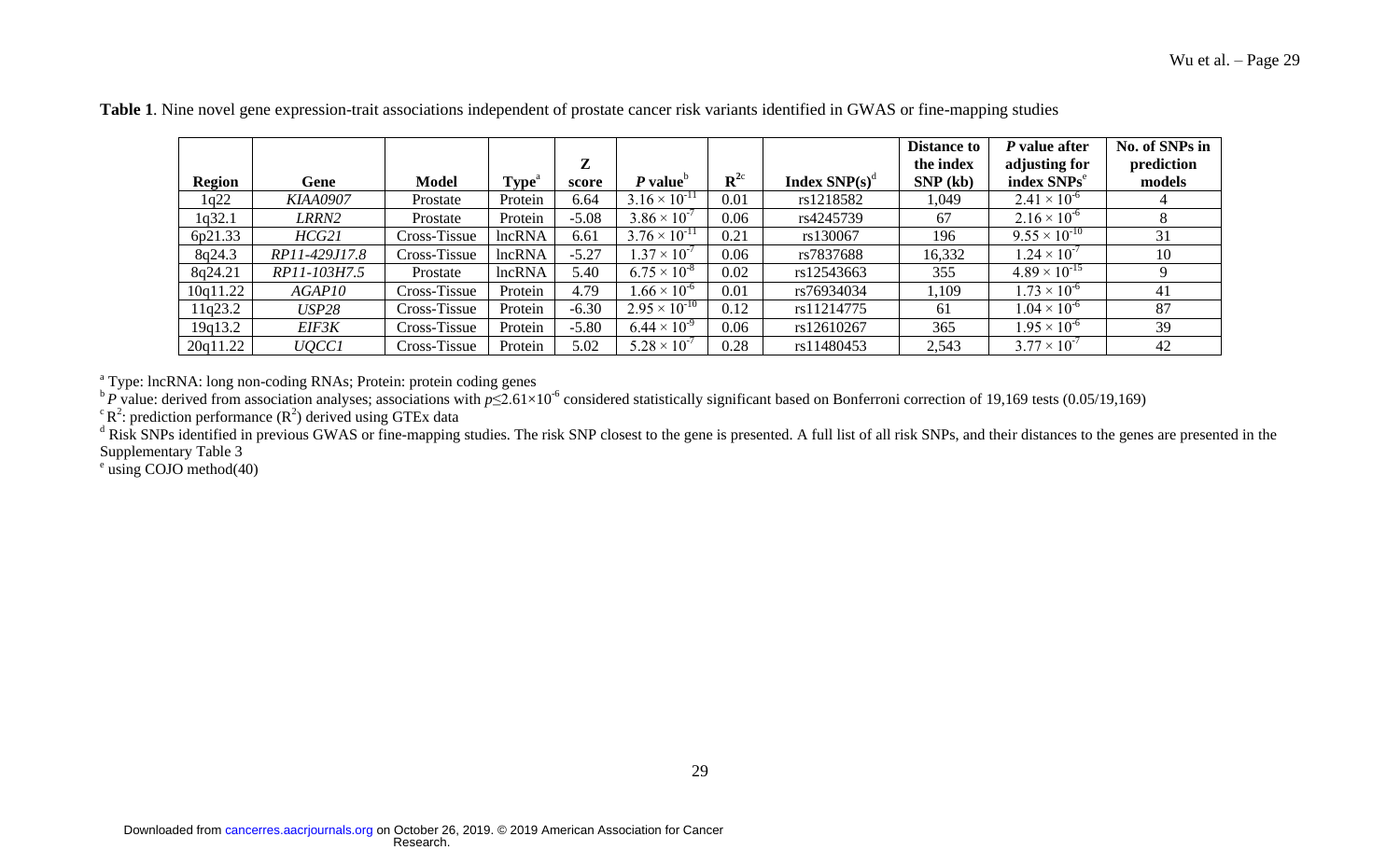|               |               |              |                   |         |                        |                       |                                 | Distance to the | P value after           | No. of SNPs in |
|---------------|---------------|--------------|-------------------|---------|------------------------|-----------------------|---------------------------------|-----------------|-------------------------|----------------|
|               |               |              |                   |         |                        |                       |                                 | index SNP       | adjusting for           | prediction     |
| <b>Region</b> | Gene          | Model        | Type <sup>a</sup> | Z score | $P valueb$             | ${\bf R}^{\text{2c}}$ | <b>Index SNP(s)<sup>d</sup></b> | (kb)            | index SNPs <sup>e</sup> | models         |
| 1q21.2        | RP11-353N4.4  | Prostate     | lncRNA            | 4.74    | $2.19 \times 10^{-6}$  | 0.03                  | rs17599629                      | 981             | 0.009                   | 58             |
| 1q21.3        | RP11-98D18.3  | Cross-Tissue | lncRNA            | $-4.81$ | $.48 \times 10^{-6}$   | 0.01                  | rs17599629                      | 1,078           | $2.87 \times 10^{-6}$   | 12             |
| 2p11.2        | TMSB10        | Prostate     | Protein           | $-4.88$ | $1.08 \times 10^{-6}$  | 0.04                  | rs2028900                       | 634             | 0.67                    | 29             |
| 2p15          | <b>MDH1</b>   | Cross-Tissue | Protein           | 7.11    | $1.19 \times 10^{-12}$ | 0.14                  | rs2430386                       | 638             | 0.004                   | 18             |
| 3q21.3        | EFCAB12       | Cross-Tissue | Protein           | 4.73    | $2.28 \times 10^{-6}$  | 0.09                  | rs13062436                      | 903             | 0.008                   | 129            |
| 3q25.2        | <b>DHX36</b>  | Prostate     | Protein           | $-5.05$ | $4.42 \times 10^{-7}$  | 0.03                  | rs182314334                     | 1,986           | $2.64 \times 10^{-6}$   | 34             |
|               | RP11-710F7.2  | Prostate     | lncRNA            | 5.87    | $4.26 \times 10^{-9}$  | 0.07                  | rs7679673                       | 787             | 0.45                    | 39             |
|               | <b>NPNT</b>   | Prostate     | Protein           | 5.08    | $3.75 \times 10^{-7}$  | 0.06                  | rs7679673                       | 754             | 0.23                    | 45             |
| 4q24          | RP11-710F7.3  | Prostate     | lncRNA            | 5.19    | $2.07 \times 10^{-7}$  | 0.03                  | rs7679673                       | 863             | 0.70                    | 19             |
| 5p15.33       | CTD-2589H19.6 | Prostate     | lncRNA            | $-5.52$ | $3.32 \times 10^{-8}$  | 0.22                  | rs2242652                       | 603             | $2.37 \times 10^{-4}$   | 68             |
| 6p24.2        | GCNT6         | Prostate     | Protein           | $-5.32$ | $.06 \times 10^{-7}$   | 0.03                  | rs4713266                       | 572             | $7.16 \times 10^{-4}$   | $\overline{2}$ |
| 7p14.1        | <b>MPLKIP</b> | Prostate     | Protein           | $-6.52$ | $7.16 \times 10^{-11}$ | 0.26                  | rs17621345                      | 701             | 0.18                    | 49             |
| 10q11.22      | RP11-38L15.3  | Cross-Tissue | lncRNA            | 4.74    | $2.10 \times 10^{-6}$  | 0.01                  | rs76934034                      | 868             | $3.36 \times 10^{-6}$   | 36             |
|               | RP1-288H2.2   | Prostate     | transcript        | 11.55   | $7.67 \times 10^{-31}$ | 0.01                  | rs902774                        | 776             | NA                      | 4              |
| 12q13.13      | RP1-288H2.4   | Prostate     | lncRNA            | 11.53   | $8.97 \times 10^{-31}$ | 0.04                  | rs902774                        | 788             | 0.34                    | 6              |
|               | PIP4K2B       | Cross-Tissue | Protein           | 4.90    | $9.78 \times 10^{-7}$  | 0.02                  | rs11263763                      | 818             | 0.40                    |                |
| 17q12         | CTC-268N12.2  | Cross-Tissue | lncRNA            | $-4.78$ | $1.75 \times 10^{-6}$  | 0.04                  | rs8064454                       | 692             | 0.12                    | 28             |
| 19q13.12      | CTD-3064H18.4 | Cross-Tissue | lncRNA            | 4.72    | $2.34 \times 10^{-6}$  | 0.17                  | rs8102476                       | 696             | $4.05 \times 10^{-5}$   | 105            |
| 22q13.2       | <b>RBX1</b>   | Prostate     | Protein           | 5.12    | $3.08 \times 10^{-7}$  | 0.03                  | rs11704314                      | 549             | 0.36                    | 18             |

Table 2. Nineteen gene expression-trait associations that may be at least partially explained by prostate cancer risk variants identified in previous GWAS or fine-mapping studies for genes located at genomic loci at least 500kb away from any GWAS-identified prostate cancer risk variants

<sup>a</sup> Protein: protein coding genes; lncRNA: long non-coding RNAs; transcript: processed\_transcript

 $^{\text{b}}P$  value: nominal p value from association analysis; the threshold after Bonferroni correction of 19,169 tests (0.05/19,169 = 2.61×10<sup>-6</sup>) was used

 $\binom{c}{k}$  prediction performance ( $\binom{R^2}{k}$  derived using GTEx data; NA: not available

<sup>d</sup> Risk SNPs identified in previous GWAS or fine-mapping studies. The risk SNP closest to the gene is presented. A full list of all risk SNPs, and their distances to the genes are presented in the Supplementary Table 3

<sup>e</sup> using COJO method[\(40\)](#page-26-13); all index SNPs in the corresponding region were adjusted for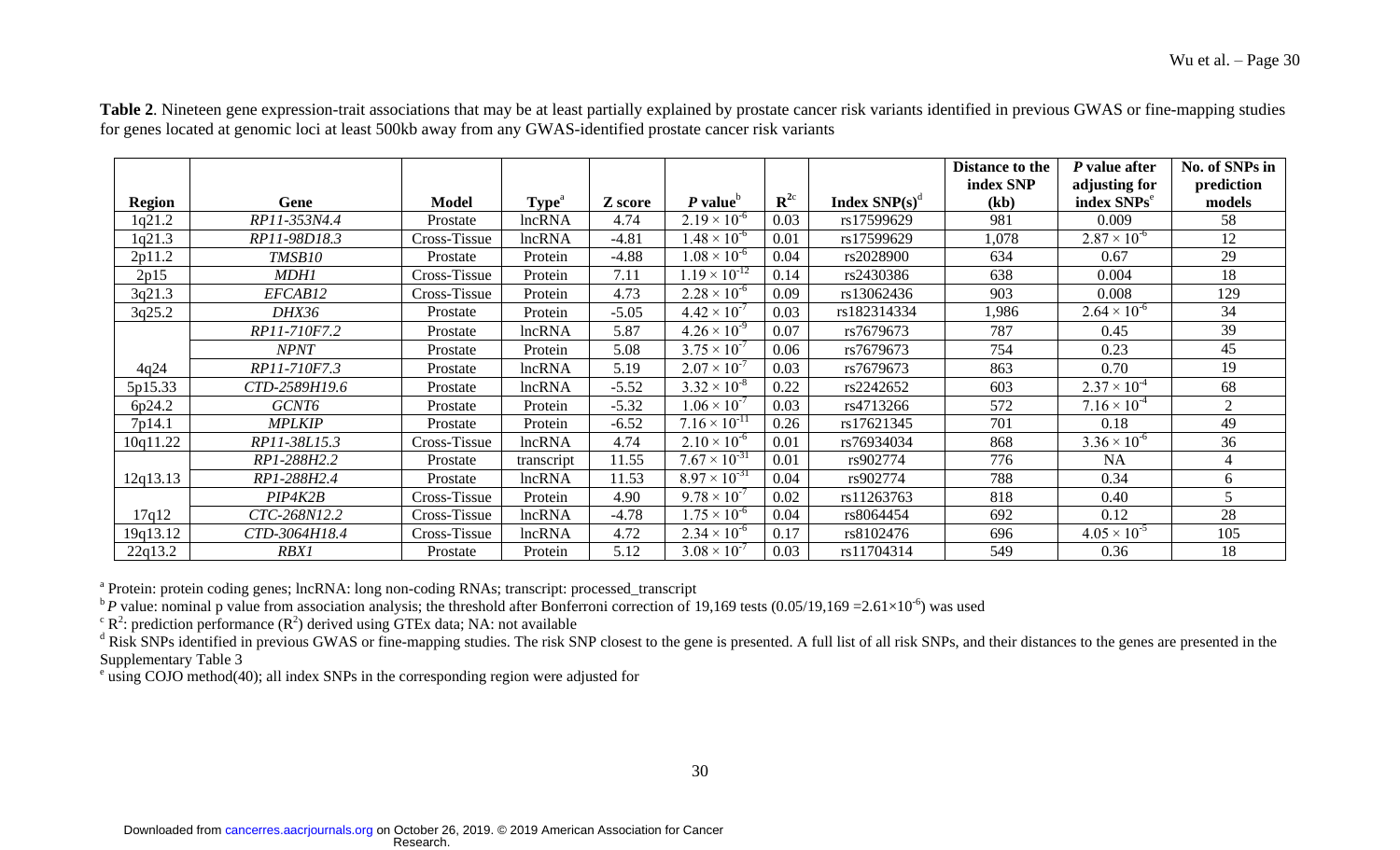|          |                   |              |                   |          |                        |                    |                    | Distance to the  | $P$ value after<br>adjusting for | No. of SNPs in<br>prediction |
|----------|-------------------|--------------|-------------------|----------|------------------------|--------------------|--------------------|------------------|----------------------------------|------------------------------|
| Region   | Gene              | Model        | Type <sup>a</sup> | Z score  | $P$ value <sup>b</sup> | ${\bf R}^{\rm 2c}$ | Index $SNP(s)^{d}$ | index SNP (kb)   | index SNPs <sup>e</sup>          | models                       |
|          | CDC42SE1          | Prostate     | Protein           | $-4.73$  | $2.22 \times 10^{-6}$  | 0.04               | rs17599629         | 365              | $4.75 \times 10^{-4}$            | 74                           |
|          | DCST <sub>2</sub> | Cross-Tissue | Protein           | $-5.71$  | $1.16 \times 10^{-8}$  | 0.11               | rs4845695          | 79               | 0.03                             | 9                            |
| 1q21.3   | RP11-307C12.11    | Cross-Tissue | lncRNA            | $-6.02$  | $1.77 \times 10^{-9}$  | $0.18\,$           | rs4845695          | 106              | 0.003                            | 40                           |
|          | <b>PM20D1</b>     | Cross-Tissue | Protein           | 5.45     | $5.06 \times 10^{-8}$  | 0.69               | rs1775148          | 39               | 0.005                            | 73                           |
| 1q32.1   | RP11-739N20.2     | Cross-Tissue | <b>lncRNA</b>     | $-5.26$  | $1.47 \times 10^{-7}$  | 0.06               | rs199774366        | 87               | 0.03                             | $\overline{10}$              |
|          | AGER              | Cross-Tissue | Protein           | $-5.53$  | $3.16 \times 10^{-8}$  | 0.12               | rs3096702          | 40               | 0.03                             | $32\,$                       |
| 6p21.32  | HLA-DPA1          | Cross-Tissue | Protein           | 5.14     | $2.75 \times 10^{-7}$  | 0.60               | rs9296068          | 44               | 0.007                            | 129                          |
|          | PPPIR18           | Cross-Tissue | Protein           | 5.78     | $7.35 \times 10^{-9}$  | 0.03               | rs12665339         | 43               | 0.002                            | 18                           |
|          | HCP5              | Cross-Tissue | <b>lncRNA</b>     | 5.28     | $1.27 \times 10^{-7}$  | 0.02               | rs2596546          | 39               | $7.16 \times 10^{-4}$            | 9                            |
|          | HCG22             | Cross-Tissue | <b>lncRNA</b>     | 4.88     | $1.09 \times 10^{-6}$  | 0.36               | rs130067           | 91               | 0.02                             | 140                          |
|          | ATF6B             | Cross-Tissue | Protein           | 4.79     | $1.63 \times 10^{-6}$  | 0.17               | rs3096702          | 96               | 0.002                            | 34                           |
| 6p21.33  | <b>APOM</b>       | Prostate     | Protein           | 5.49     | $3.93 \times 10^{-8}$  | 0.02               | rs2596546          | 291              | 0.008                            | 40                           |
| 6p22.1   | ZNRD1             | Cross-Tissue | Protein           | 5.37     | $7.85 \times 10^{-8}$  | 0.42               | rs7767188          | 41               | $2.06 \times 10^{-5}$            | 215                          |
| 9p22.2   | <b>ADAMTSL1</b>   | Prostate     | Protein           | $-5.00$  | $5.81 \times 10^{-7}$  | 0.04               | rs1048169          | 145              | $5.28 \times 10^{-6}$            | 74                           |
| 10q24.32 | RP11-47A8.5       | Cross-Tissue | <b>lncRNA</b>     | $-5.49$  | $4.01 \times 10^{-8}$  | 0.05               | rs3850699          | 10               | $1.66 \times 10^{-4}$            | 11                           |
|          |                   | Prostate     | Protein           | $-9.02$  | $1.94 \times 10^{-19}$ | 0.12               | rs36225067         | 2                | $3.98 \times 10^{-7}$            | 34                           |
|          | <b>CCND1</b>      | Cross-Tissue | Protein           | $-6.06$  | $1.37 \times 10^{-9}$  | 0.04               | rs36225067         | 2                | 0.002                            | 76                           |
|          |                   | Prostate     | <b>lncRNA</b>     | 9.35     | $8.48 \times 10^{-21}$ | 0.36               | rs11228565         | 51               | 0.001                            | $\overline{47}$              |
|          | RP11-554A11.9     | Cross-Tissue | <b>lncRNA</b>     | 7.98     | $1.51 \times 10^{-15}$ | 0.65               | rs11228565         | 51               | 0.003                            | 130                          |
|          | RP11-554A11.5     | Prostate     | <b>lncRNA</b>     | 4.85     | $1.22 \times 10^{-6}$  | 0.14               | rs11228565         | 206              | 0.04                             | $\overline{38}$              |
|          | <b>MYEOV</b>      | Cross-Tissue | Protein           | $-12.55$ | $4.09 \times 10^{-36}$ | 0.04               | rs376592364        | 50               | 0.01                             | 29                           |
| 11q13.3  | RP11-211G23.2     | Cross-Tissue | <b>lncRNA</b>     | $-7.20$  | $6.19 \times 10^{-13}$ | 0.02               | rs376592364        | $\overline{175}$ | 0.002                            | $\overline{23}$              |
| 12q13.11 | <b>PFKM</b>       | Cross-Tissue | Protein           | $-5.63$  | $1.77 \times 10^{-8}$  | 0.05               | rs80130819         | 79               | 0.008                            | 76                           |
| 12q13.12 | RP11-386G11.10    | Cross-Tissue | <b>lncRNA</b>     | $-4.94$  | $7.73 \times 10^{-7}$  | 0.12               | rs56222401         | 131              | 0.03                             | 47                           |
| 18q21.2  | STARD6            | Cross-Tissue | Protein           | 4.83     | $1.35 \times 10^{-6}$  | 0.18               | rs8093601          | 78               | 0.007                            | $\overline{71}$              |
| 18q21.33 | <b>KDSR</b>       | Cross-Tissue | Protein           | 4.86     | $1.16 \times 10^{-6}$  | 0.16               | rs11381388         | 34               | $9.74 \times 10^{-4}$            | 2                            |
| 19p13.11 | MYO9B             | Prostate     | Protein           | 5.51     | $3.50 \times 10^{-8}$  | 0.07               | rs11666569         | inside the gene  | 0.02                             | 28                           |
| 19q13.2  | AC006129.1        | Cross-Tissue | lncRNA            | $-8.39$  | $4.74 \times 10^{-17}$ | 0.03               | rs11672691         | 52               | 0.04                             |                              |
| 19q13.33 | SYT3              | Prostate     | Protein           | $-6.02$  | $1.77 \times 10^{-9}$  | 0.08               | rs2659124          | 183              | 0.04                             | 36                           |

**Table 3**. Twenty-seven gene expression-trait associations with  $2.61 \times 10^{-6} < p < 0.05$  after conditioning on reported prostate cancer risk variants for genes located at genomic loci within 500kb of previous GWAS-identified prostate cancer risk variants

<sup>a</sup> Protein: protein coding genes; lncRNA: long non-coding RNAs; transcript: processed\_transcript

 $\mu$ <sup>b</sup> *P* value: nominal p value from association analysis; the threshold after Bonferroni correction of 19,169 tests (0.05/19,169 = 2.61×10<sup>-6</sup>) was used

 $\rm\,^{c}$  R<sup>2</sup>: prediction performance (R<sup>2</sup>) derived using GTEx data; NA: not available

 $\alpha$  Risk SNPs identified in previous GWAS or fine-mapping studies. The risk SNP closest to the gene is presented. A full list of all risk SNPs, and their distances to the genes are presented in the Supplementary Table 3

e using COJO method[\(40\)](#page-26-13); all index SNPs in the corresponding region were adjusted for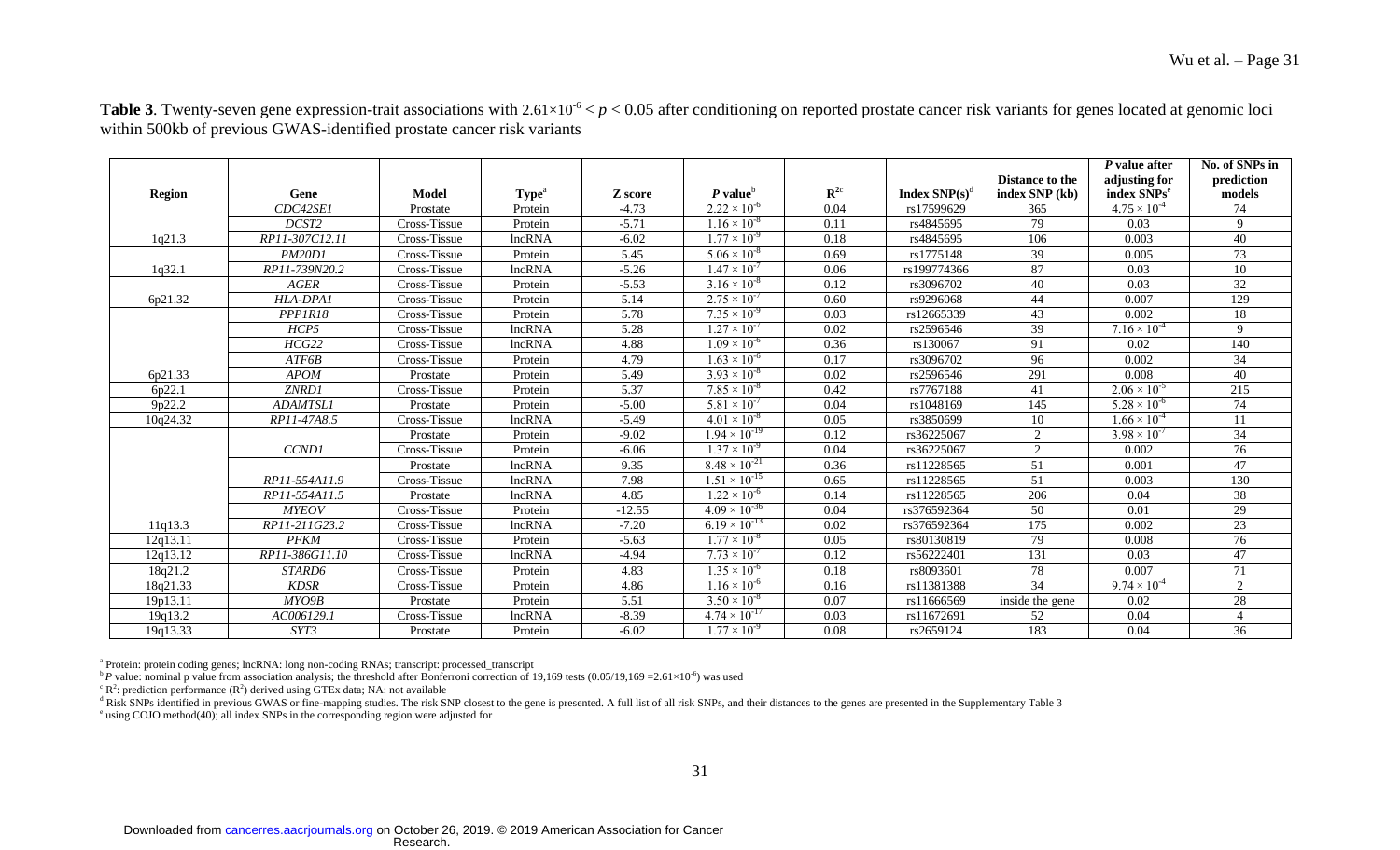## **Figure Legend**

**Figure 1. Manhattan plot of association results from the prostate cancer transcriptome-wide association study.** The red line represents  $P = 2.61 \times 10^{-6}$  based on 19,169 tests. Each dot represents the genetically predicted expression of one specific gene by either prostate tissue or cross-tissue prediction models: the x axis represents the genomic position of the corresponding gene, and the y axis represents the negative logarithm of the association *P*-value. There are two associations with  $P < 1.00 \times 10^{-40}$  not shown in this Figure.

## **Figure 2. Effects on cell viability in prostate cancer cells by gene silencing.**

**(A)** DU-145, **(B)** PC-3 or **(C)** LNCaP cells were transfected with indicated siRNAs. On day 5, cell viability was determined using Alamar blue. Percent relative viability was calculated as: (siGOI value / mean NT siRNA control value) × 100. Error bars are from three independent experiments in quadruplicate, and represent standard deviation. *P*-values were determined by one-way ANOVA followed by Dunnett's multiple comparisons test, which controlled for family-wise error-rate: \**P*-value < 0.05. NTC: non-target control.

## **Figure 3. Effects on colony formation efficiency (CFE) in prostate cancer cells by gene silencing.**

**(A)** DU-145 or **(B)** PC-3 cells were transfected with indicated siRNAs, then reseeded after 16 hours for colony formation (CF) assay. At day 14, colonies were fixed with methanol, stained with crystal violet, scanned and batch analyzed by ImageJ. Relative CFE % = 100 +/- (relative CFE in indicated siRNA - CFE in NTC siRNA) / transfection efficiency ("+" if the GOI promotes CF and "-" if it inhibits CF). Error bars are from two independent experiments in triplicate, and represent standard deviation. *P*-values were determined by Welch's ANOVA followed by Dunnett's multiple comparisons test, which controlled for family-wise error-rate: \**P*-value < 0.05. NTC: non-target control.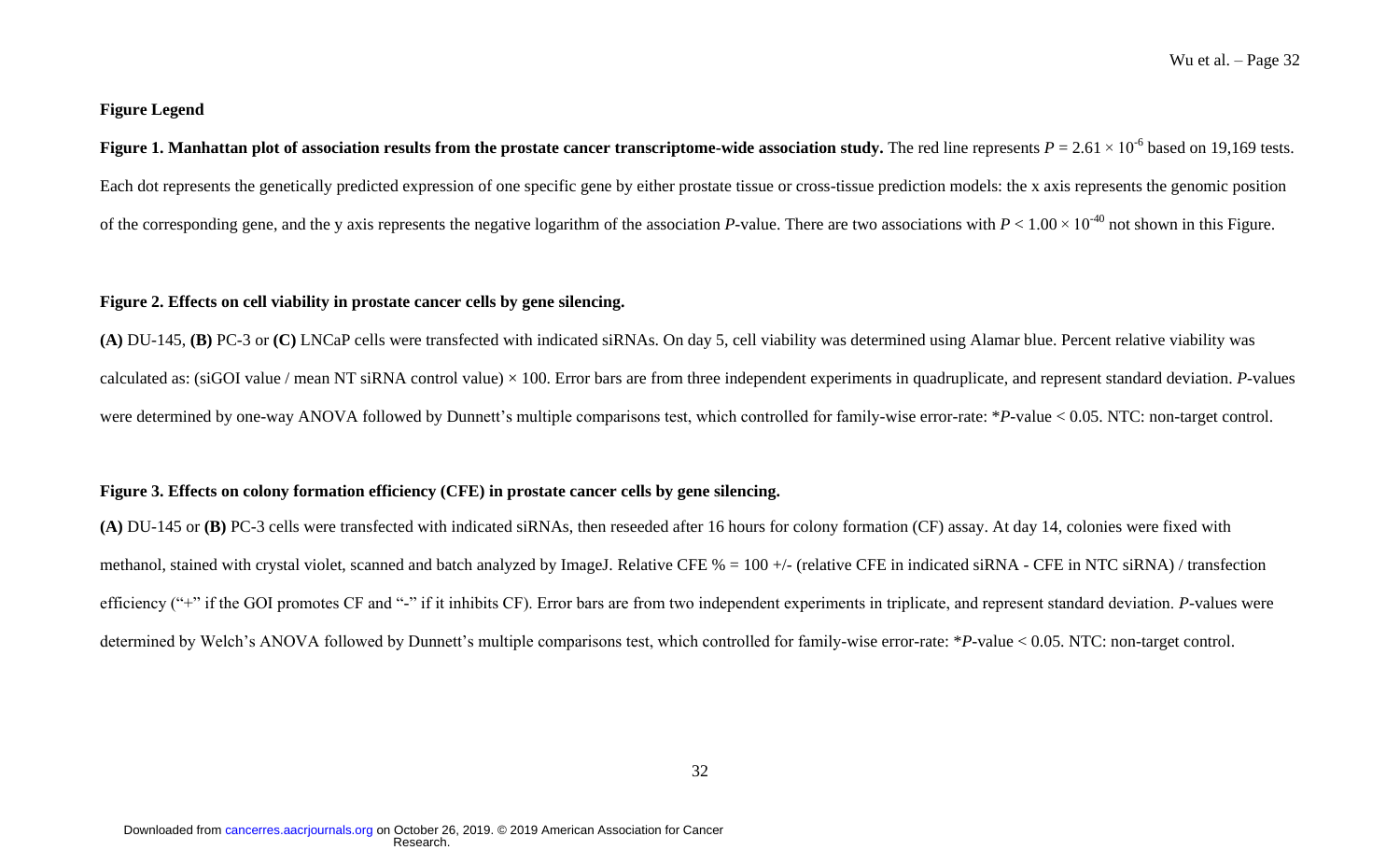Fig 1



Research. Downloaded from [cancerres.aacrjournals.org o](http://cancerres.aacrjournals.org/)n October 26, 2019. © 2019 American Association for Cancer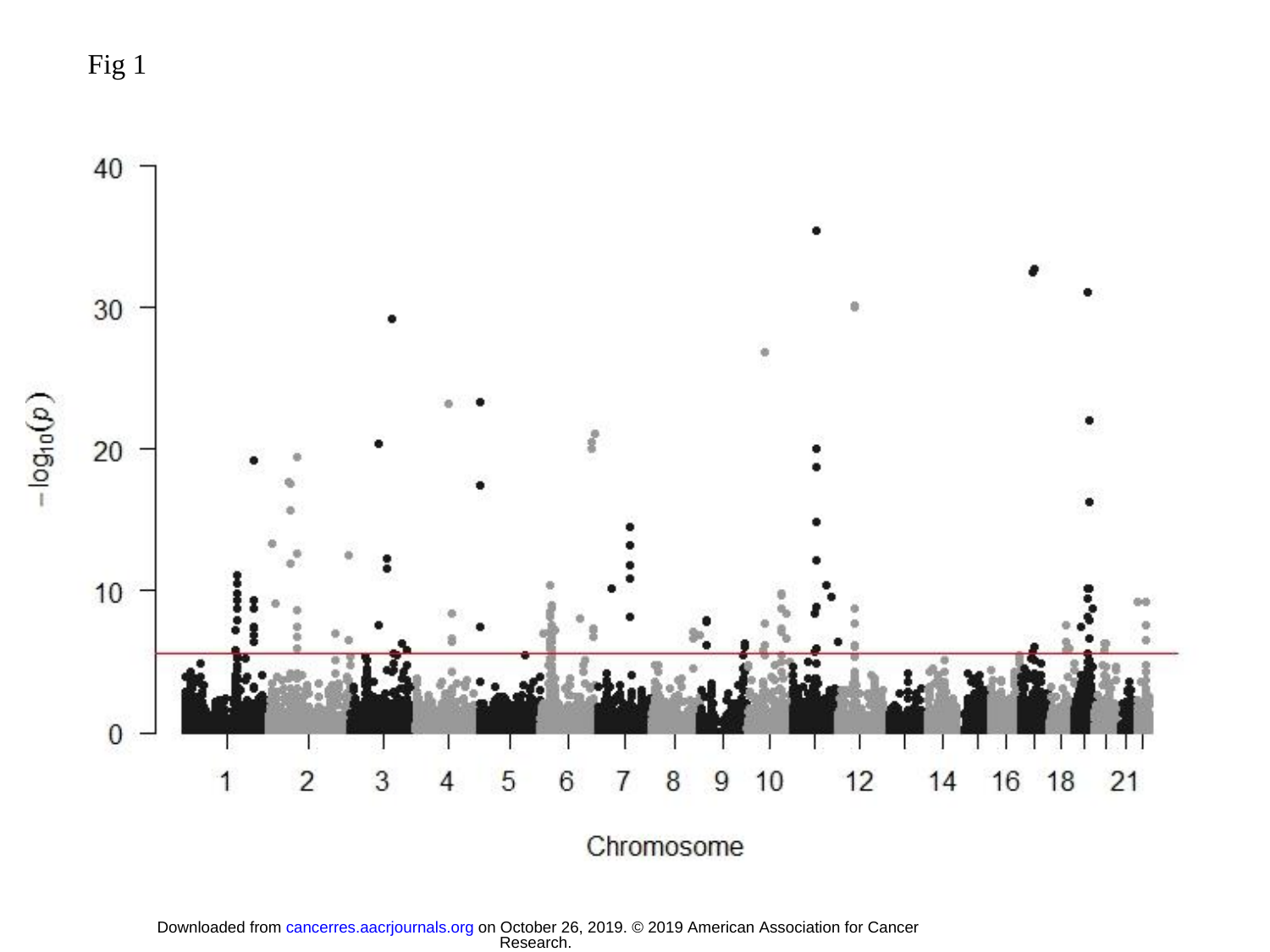







Research. Downloaded from [cancerres.aacrjournals.org o](http://cancerres.aacrjournals.org/)n October 26, 2019. © 2019 American Association for Cancer

Fig 2A Fig 2B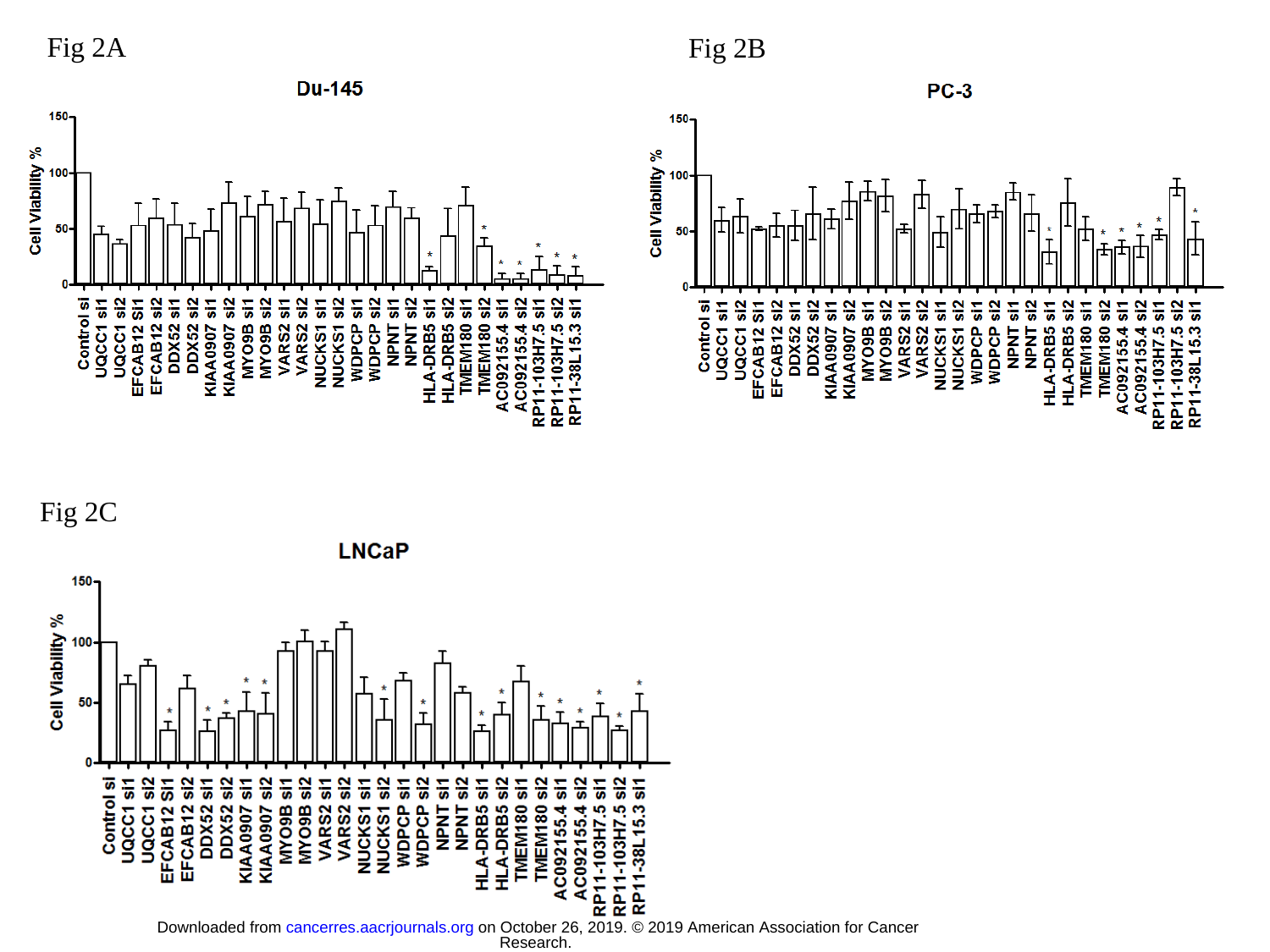Fig 3A Fig 3B